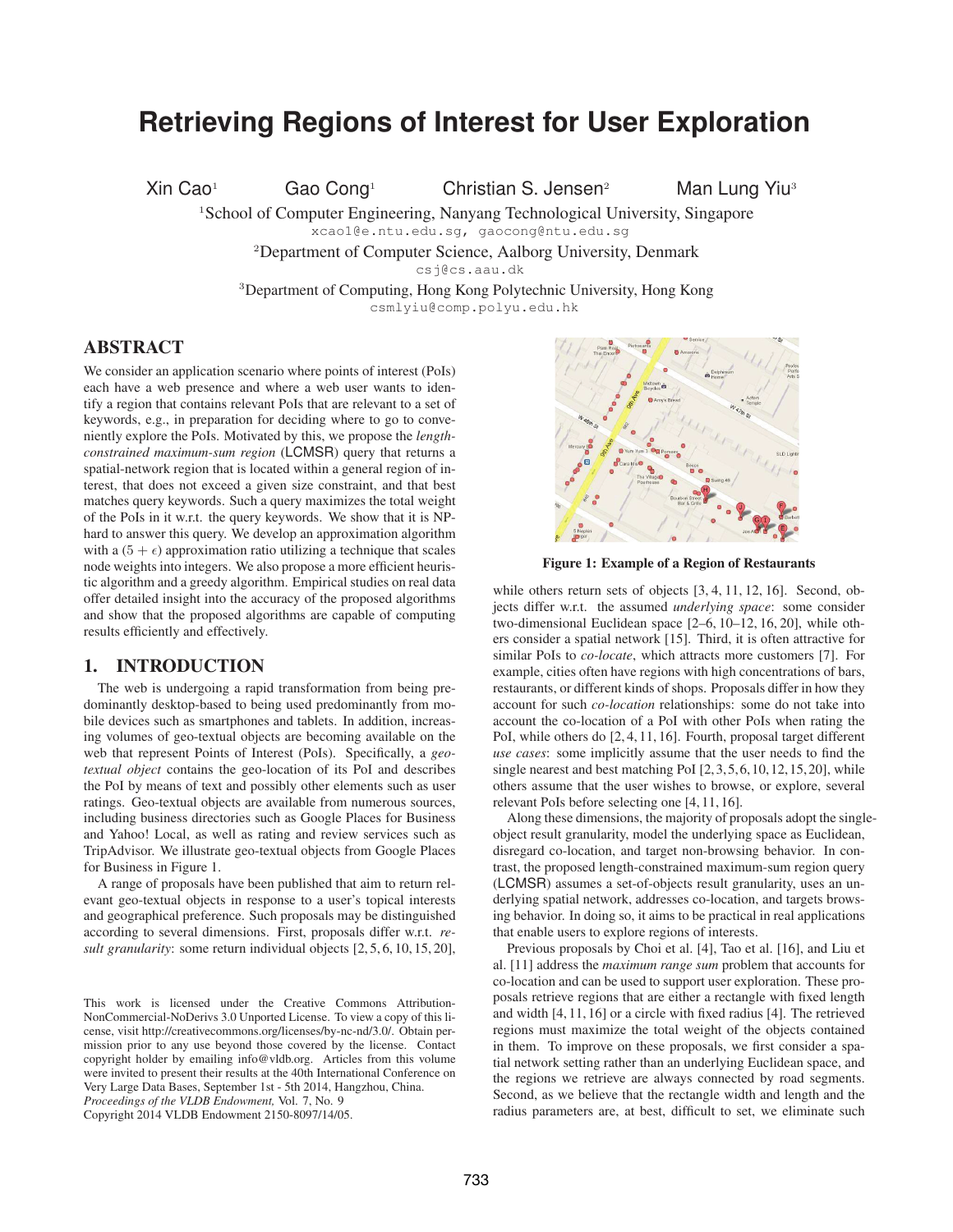shape-related parameters and permits regions of arbitrary shape. The shapes of the retrieved regions depend on the road network topology and thus vary across a road network. To illustrate the issue, consider the following scenario.

Example 1: Suppose that a user wishes to find a region in Manhattan to explore in order to find a restaurant for dinner. Figure 1 shows a map of part of Manhattan, where the balloons and dots represent restaurants. As these are located along the streets, the shape of a region with many restaurants is not easily described by a rectangle or circle of predefined shape and size, as is required by previous work [4,11]. It is better to define a region as an arbitrarily shaped subgraph of the spatial network.

In detail, we aim to support users who wish to *explore a region containing multiple PoIs*, located in a spatial network  $G$ , each of which is relevant to given query keywords. An LCMSR query Q takes as arguments (i) a set of query keywords  $Q.\psi$ , e.g., "restaurant" or "coffee," (ii) a length constraint  $Q.\Delta$  that indicates how large a region the user is willing to explore, e.g., is willing to walk before selecting an appropriate restaurant, and (iii) a general region of interest Q.Λ, e.g., Manhattan. The query returns a *region* in the general region of interest  $Q.\Lambda$  that does not exceed length constraint  $Q.\Delta$  and that contains objects relevant to  $Q.\psi$  with the largest total weight. Our proposal is open to different definitions of an object's weight: popularity as measured by numbers of checkins, user ratings, degree of relevance to the query keywords, etc.

Computing this query calls for the consideration of very large numbers of combinations of objects. This, in combination with arbitrarily shaped result regions, renders the problem of computing LCMSR queries NP-hard.

We first devise a technique that scales node weights into integers using a scaling parameter  $\alpha$ . We denote the network with integer node weights by  $\mathcal{G}_S$ . If we can find a region with the largest scaled weight from  $\mathcal{G}_S$ , it can be guaranteed that its weight is at least (1 –  $\alpha$ ) times that of the optimal region. However, finding an optimal region on a graph with integer node weights is still NP-hard.

Based on the scaling technique, we design an approximation algorithm (called APP) with a  $(5 + \epsilon)$  approximation ratio, i.e., the region found has at least  $1/(5 + \epsilon)$  times the weight of the optimal region. This algorithm first finds a candidate tree from  $\mathcal{G}_S$  that has length not exceeding  $3Q.\Delta$  (to be explained in Section 4.2.1) and has scaled weight larger than  $1/(1 + \beta)$  ( $\beta > 0$ ) times the optimal scaled weight. Then the feasible region with the largest scaled weight is computed from the tree to approximate the optimal region. Finding the feasible region with the largest scaled weight from the candidate tree is also NP-hard, and we devise a pseudo-polynomial time algorithm, utilizing dynamic programming for this.

Extended from this dynamic programming approach, we devise an algorithm that heuristically finds the feasible region with the largest scaled weight from  $\mathcal{G}_S$ . We represent a region as a five-tuple storing the total length, the original weight, the scaled weight, and the set of all nodes and edges of the region. Each node stores an array of currently enumerated region tuples it belongs to, from which we generate new tuples. The algorithm visits nodes in breadth-first order and processes each edge only once. We call this algorithm TGEN (tuple generation). While it is computationally expensive to enumerate all feasible regions, TGEN's enumeration is bounded and can be done in polynomial time. This algorithm achieves better accuracy and efficiency compared to APP.

Finally, we present a greedy algorithm, Greedy, that works by greedily expanding a candidate region and taking into account both the node weight and the road segment length. This algorithm is efficient, but has low accuracy. We also extend the proposed algorithms, i.e,  $APP$ , TGEN, and Greedy, to find the top- $k$  best regions for an LCMSR query.

In summary, our contribution is threefold. First, we define the LCMSR query and show that answering it is NP-hard. Second, we develop an algorithm with a  $(5 + \epsilon)$  approximation bound. We also develop a heuristic algorithm inspired by this algorithm and develop a greedy algorithm for answering LCMSR queries. Third, we study the properties of the proposals empirically using two large road network graphs. The results demonstrate that APP is capable of excellent efficiency and accuracy, while TGEN can achieve even better efficiency and accuracy. Greedy performs much worse than other methods in terms of accuracy, but is the fastest.

The rest of the paper is organized as follows. Section 2 formalizes the LCMSR query and establishes its computational complexity. Section 3 presents the indexing used by the algorithms. Section 4 presents the node weight scaling technique and describes the algorithm APP. Section 5 presents the algorithm TGEN. Section 6 covers the algorithm Greedy and how to process top- $k$  LCMSR queries. We report on empirical studies in Section 7. Finally, we cover related work in Section 8 and offer conclusions in Section 9.

### 2. PROBLEM STATEMENT

**Definition 1: Road Network Graph.** A road network graph  $G =$  $(V, E, \tau, \lambda)$  consists of a set of nodes V, a set of undirected edges  $E \subseteq V \times V$ , a distance function  $\tau : E \to \mathcal{R}$ , and a spatial mapping  $\lambda: V \to \mathcal{R}^2$ .

Each node  $v \in V$  represents a road junction, a dead-end, or is the location of a geo-textual object, in which case it has associated with a text description, i.e., a set of keywords denoted by  $v.\psi$ . Each edge  $e_{ij} = (v_i, v_j) \in E$  represents a road segment connecting nodes  $v_i$ and  $v_i$ , and its road segment length is denoted by  $\tau(v_i, v_j)$ . Next, we define a region as follows.

**Definition 2: Region.** A region R in a road network graph  $G$  is a connected subgraph of  $G$ . We denote the vertices and edges in  $R$ by  $R.V$  and  $R.E$ , respectively.

We need to score a region with respect to an LCMSR query. To do so, we define the score of a region as the sum of the scores of the vertices in the region that represent geo-textual objects. The next step is to score individual geo-textual objects with respect to the query. An LCMSR query contains a set of keywords. For an object o, we can score the object by its text relevance to the query keywords using an information retrieval model (to be introduced in Section 3). Alternatively, the scoring can also take into account both the relevance to the query keywords and the object's other attributes, such as its rating or popularity, by the following strategy: its score will be the object's rating or popularity if it matches the query keywords and zero otherwise. Thus the score of a region represents the popularity of a relevant region. Our proposals are equally applicable to the different scoring methods.

We are now ready to define the LCMSR query. Intuitively, the query computes a region whose score w.r.t. the given query is the largest, with the constraints that it must locate in a region of interest and must not exceed a length constraint.

Definition 3: Length-Constrained Maximum-Sum Region Query **(LCMSR).** Given a graph  $G$ , an LCMSR query  $Q$  takes the arguments  $\langle \psi, \Delta, \Lambda \rangle$ , where  $\psi$  is a set of query keywords,  $\Delta$  is a length constraint, and Λ specifies a rectangular region of interest. The query returns the region  $R_{opt}$  in G such that

$$
R_{opt} = \arg \max_{R} \text{Score}(R, Q)
$$
  
subject to 
$$
\sum_{(v_i, v_j) \in R.\mathcal{E}, v_i, v_j \in Q.\Lambda} \tau(v_i, v_j) \le Q.\Delta,
$$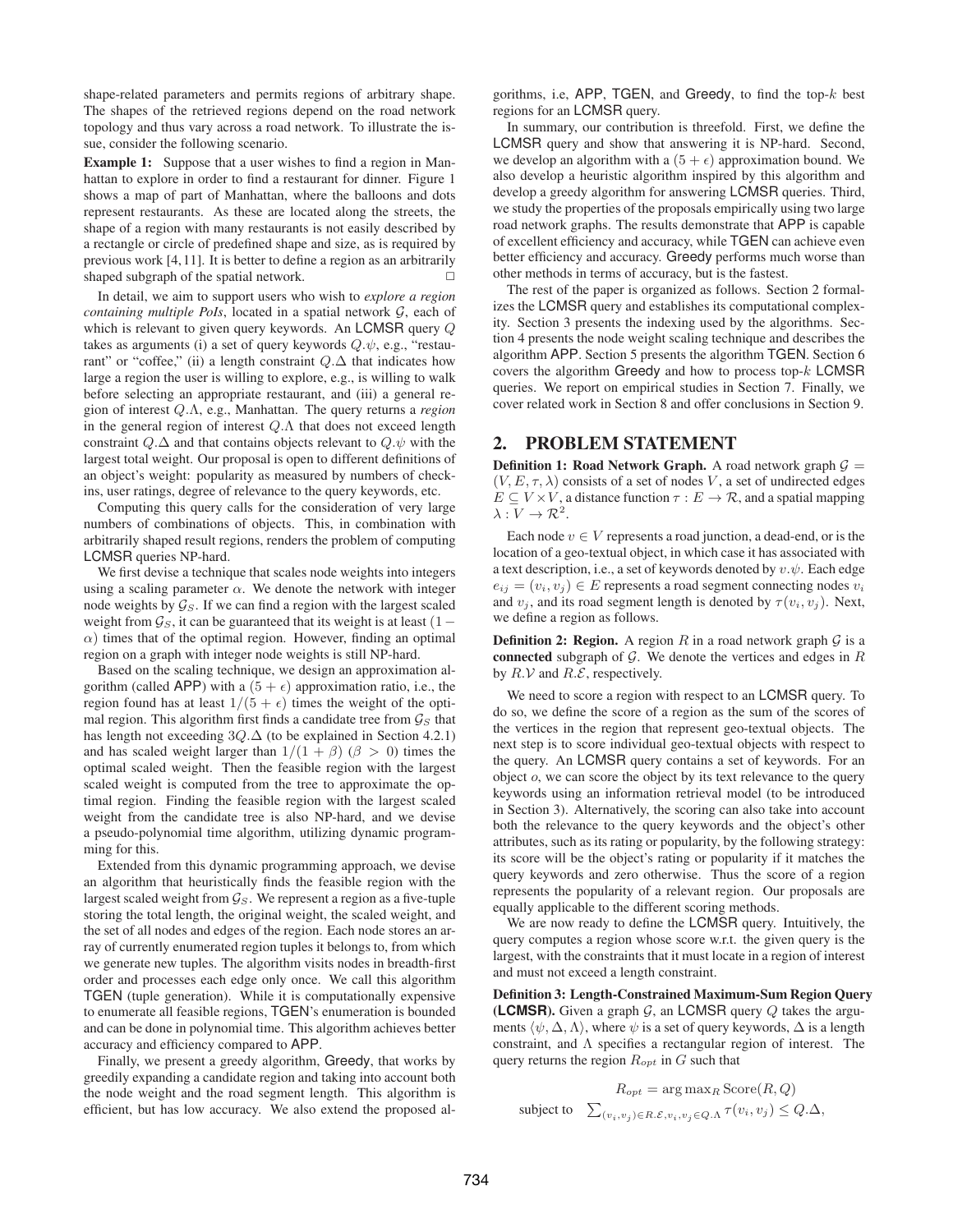where  $\text{Score}(R, Q)$  computes the score of region R w.r.t.  $Q.\psi$ .

Given a query  $Q$ , a region  $R$  that satisfies the query length constraint given by Q.∆ is called a *feasible region*, and a feasible region with the largest total score is called an *optimal region*. In the rare case that there is more than one optimal region, we return the one with shortest length, with ties broken randomly.



Figure 2: Example of G

Figure 2 shows an example graph  $G$ . We assume that the weight (score) of each object w.r.t. the query is already computed. If  $Q.\Delta$ is set to 6, the optimal region  $R$  has total weight 1.1 and length 5.9, i.e.,  $R.V = \{v_2, v_4, v_5, v_6\}$  and  $R.E = \{(v_2, v_6), (v_6, v_5), (v_5, v_4)\}.$ Next, we prove the hardness of the problem.

#### Theorem 1: Computing the LCMSR query is NP-hard.

PROOF. The computation of the LCMSR query can be proven to be NP-hard by a reduction to it from the well-known  $k$  minimum spanning tree  $(k$ -MST) problem [8]. Given an instance of the k-MST problem on a graph  $G' = (V, E)$ , where each edge has a non-negative length, the objective is to find a tree of minimum length that spans  $k$  nodes. The decision version of this problem is to decide if given  $\Delta$  there is a tree with length smaller than  $\Delta$ spanning k nodes. Now we construct a graph  $G = G'$ , and each node in G has unit weight 1. It is obvious that this straightforward mapping is polynomial. Given a query  $Q = \langle \psi, \Delta, \Lambda \rangle$  where  $\Lambda$  is the whole space,  $G$  has a subtree with weight  $k$  if and only if  $G'$ has a k-node subtree with length smaller than  $\Delta$ . Hence, we reduce an instance of k-MST to an instance of the problem of answering **LCMSR** query where each node has unit weight.  $\Box$ 

It might be tempting to try to find optimal regions using the following idea: we cluster the objects in a pre-processing step. At query time, we then return the cluster that is most relevant to the query. However, this method has several drawbacks, which renders it unsuitable for LCMSR querying. First, observe that the clustering is query independent and that the objects in each cluster are close in terms of location and text similarity, assuming that we use a spatial-textual similarity measure for the clustering. However, a user is interested in a region with objects that have text descriptions that are relevant to given query keywords, rather than one with the objects being similar to each other. Figure 3 exemplifies this drawback. A clustering algorithm may partition the example graph in Figure 2 into three clusters, as shown with the ellipses. Given a query with keywords  $\{t_1, t_2\}$ , the best region R has  $R.V$  $= \{v_2, v_3\}.$  However, this region is split into two clusters in the clustering-based method. Second, the number of generated clusters and their sizes are fixed. However, it appears infeasible to determine the number and sizes of clusters before querying occurs. Moreover, predefined clusters may not satisfy the length constraint specified in a query.

### 3. INDEXING STRUCTURE

In this work, we use the text relevance of an object to a given query as the object's weight, as it is used in existing studies of spatial keyword querying [1]. The text relevance of a region  $R$  to



Figure 3: Drawback of Clustering-Based Methods

a query Q is computed using an information retrieval model. We use the vector space model [21] (other models can also be used, e.g., the language model [13]). Specifically, given an object o and a query Q, function  $\sigma(\rho,\psi,Q,\psi)$  computes the similarity between  $o.\psi$  and  $Q.\psi$  using the vector space model.

$$
\sigma(o.\psi, Q.\psi) = \frac{\sum_{t \in Q.\psi \cap o.\psi} w_{Q.\psi,t} w_{o.\psi,t}}{W_{Q.\psi} W_{o.\psi}}, \text{ where}
$$

$$
w_{Q.\psi,t} = \ln(1 + \frac{|D|}{f_t}), w_{o.\psi,t} = 1 + \ln(tf_{t,o.\psi}), \quad (1)
$$

$$
W_{Q.\psi} = \sqrt{\sum_t w_{Q.\psi,t}^2}, W_{o.\psi} = \sqrt{\sum_t w_{o.\psi,t}^2}
$$

Here,  $f_t$  is the number of objects whose text description contains the term t, and  $tf_{t.o.w}$  is the frequency of term t in  $o.\psi$ ;  $w_{o.\psi,t}$ captures TF and  $w_{Q,\psi,t}$  captures IDF. Then we compute the text relevance between a region  $R$  and a query  $Q$  as the sum of scores of objects in R: Score $(R, Q) = \sum_{o \in R, \mathcal{V}} \sigma(o. \psi, Q. \psi)$ . With a bit abuse of notation, we denote  $\sigma(o.\psi, Q.\psi)$  by  $\sigma_o$  for simplicity.

We use a grid index to organize the geo-textual objects. We partition the entire space according to a uniform grid, and each object is stored in the grid cell that its point location belongs to.

In each grid cell, we maintain an inverted list with the keywords of the objects stored in this cell. Each inverted list has: a) A vocabulary of all distinct words appearing in the description of an object; and b) A postings list for each word  $t$  that is a sequence of pairs  $(o, wt<sub>o</sub>(t))$ , where *o* is the identifier of an object, and  $wt<sub>o</sub>(t)$  is the term weight of  $t$  in the description of object  $o$ .

Since we utilize the vector space model to compute the text similarity score, on each node o, for each word t in its description  $o.\psi$ , we compute the term weight of t with regard to o as:  $wt_o(t)$  =  $\sigma(o.\psi, t) = \frac{w_{t,t}w_{o.\psi,t}}{w_{t,t}W_{o.\psi}} = \frac{w_{o.\psi,t}}{W_{o.\psi}}$  $\frac{w_{o.psi,t}}{W_{o.psi}}$ . Hence, given a query Q, utilizing the inverted lists, we first read the postings lists corresponding to the keywords in  $Q.\psi$  and then compute the text similarity score  $\sigma(o, \psi, Q, \psi)$  between each object o containing some query keywords and the query Q as follows:

$$
\sigma(o.\psi, Q.\psi) = \frac{\sum_{t \in Q.\psi \cap o.\psi} w_{Q.\psi,t} w_{o.\psi,t}}{W_{Q.\psi} W_{o.\psi}} = \frac{1}{W_{Q.\psi}}
$$

$$
\sum_{t \in Q.\psi \cap o.\psi} \frac{w_{Q.\psi,t} w_{o.\psi,t}}{W_{o.\psi}} = \frac{1}{W_{Q.\psi}} \sum_{t \in Q.\psi \cap o.\psi} w_{Q.\psi,t} w t_o(t),
$$
(2)

where  $w_{Q,\psi,t}$  and  $W_{Q,\psi}$  are computed as defined in Equation 1.

The inverted lists may not fit in memory, and we use a disk-based B<sup>+</sup>-tree to index them for each grid cell. The spatial grid index is maintained in memory since it consumes little memory. We note that other spatial-keyword indices [5] can also be used.

#### 4. APPROXIMATION ALGORITHM APP

Due to the hardness of answering LCMSR queries, it is hard to design algorithms that can find the optimal region efficiently.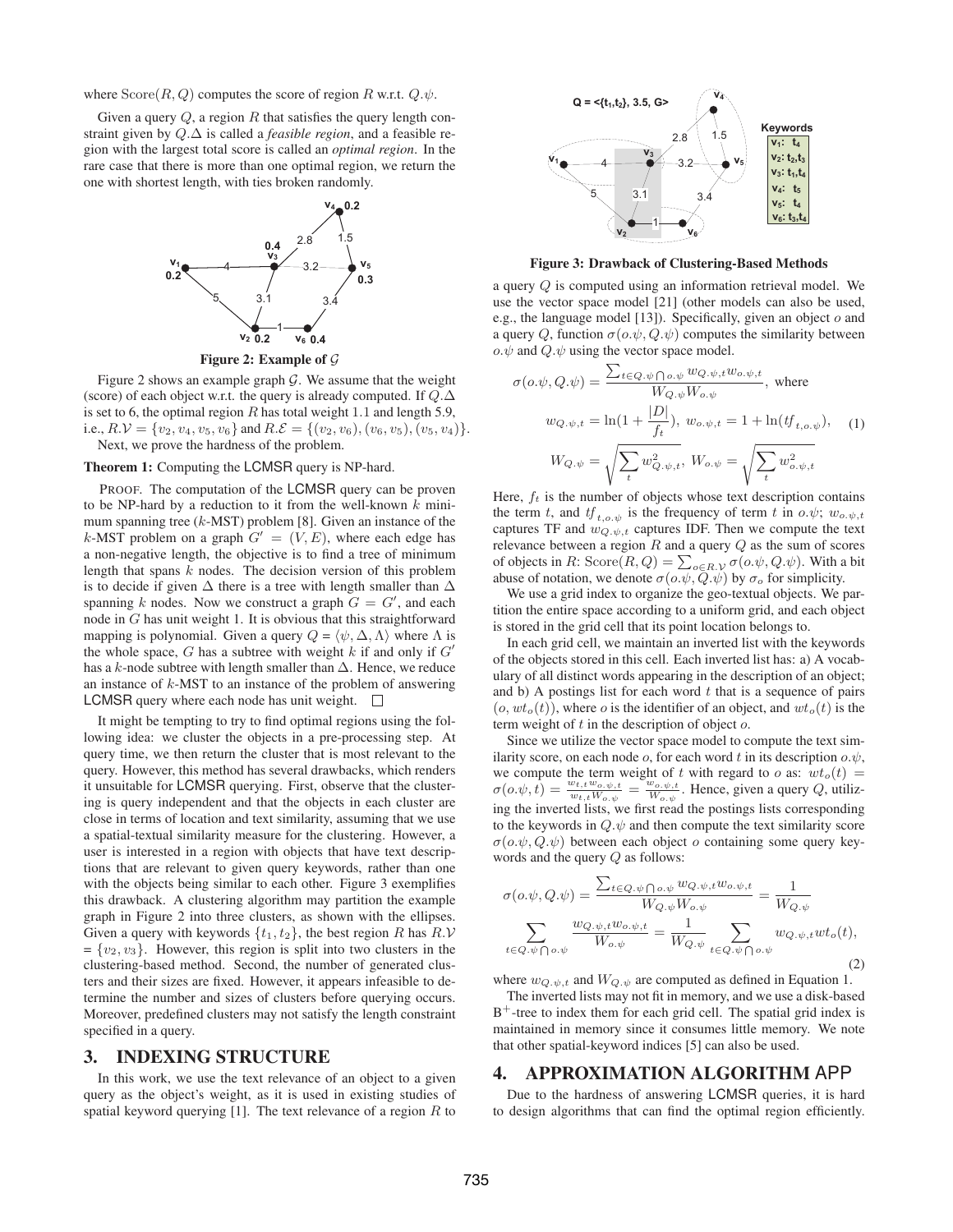We devise a method that scales node weights (scores) into integers in Section 4.1. This enables us to design an algorithm APP with guaranteed approximation bounds as presented in Section 4.2.

### 4.1 Scaling of Node Weights

Specifically, we define a scaling factor  $\theta = \alpha \sigma_{max}/|V_Q|$ , where  $\alpha$  is the scaling parameter,  $V_Q$  denotes the set of nodes within the query region  $Q.\Lambda$ , and  $\sigma_{max}$  is the maximum weight score among all nodes in  $V_Q$ . Next, for each location v, its weight score  $\sigma_v$  is scaled to  $\hat{\sigma}_v = |\sigma_v/\theta|$ . We call the graph with scaled node weights the scaled graph and denote it by  $\mathcal{G}_S$ .

Example 2: Take the graph in Figure 2 as an example. We set  $\alpha$  to 0.15, and let  $Q.\Lambda$  cover the whole graph. Therefore,  $\theta =$  $\alpha\sigma_{max}/|V_Q| = 0.15 * 0.4/6 = 0.01$ , which means that the weight of each node is scaled to 100 times its original value.

We use the following definition to represent a region in the scaled graph  $\mathcal{G}_S$ .

**Definition 4: Region Tuple.** Each region  $R$  is stored as a 5-tuple  $T = (l, s, \hat{s}, \mathcal{V}, \mathcal{E})$ , where l is the total length of all road segments in R, s is the original weight,  $\hat{s}$  is its scaled weight, V is a set storing all the nodes in R, and  $\mathcal E$  is the set of all edges in R.

Example 3: Take the graph in Figure 2 as an example, and suppose that we scale the weight 100 times as we do in Example 2. Given a region R with  $R.V = \{v_2, v_4, v_5, v_6\}$  and  $R.E = \{(v_2, v_6), (v_6, v_7)\}$  $(v_5)$ ,  $(v_5, v_4)$ , its region tuple is  $T = (5.9, 1.1, 110, R.V, R.E)$ .  $\Box$ 

Next, we prove that given an LCMSR query, if the region with the largest scaled weight can be found, its total weight is at least  $(1 - \alpha)$  times that of the optimal region.

Given a query  $Q$ , we denote the region with the largest scaled weight in  $\mathcal{G}_S$  by  $R_{opt}^S$ , and the optimal region in the original graph  $G$  by  $R_{opt}$ . We have the following theorem:

**Theorem 2:**  $R_{opt}^S.s \geq (1-\alpha)R_{opt}.s$ .

PROOF. From  $\hat{\sigma}_v = [\sigma_v/\theta]$ , we know that  $\sigma_v - \theta < \theta \hat{\sigma}_v \leq \sigma_v$ . Therefore,  $R_{opt}^S \cdot s = \sum_{v \in R_{opt}^S \cdot v} \sigma_v \ge \sum_{v \in R_{opt}^S \cdot v} \theta \hat{\sigma}_v$ . Since  $R_{opt}^S$  is the best region in the scale graph, we know that  $R_{opt}^S.\hat{s} = \sum_{v \in B^S} \delta_v \hat{\sigma}_v \ge R_{opt}.\hat{s}$ , and thus,  $v \in R_{opt}^S$ . $\mathcal{V} \hat{\sigma}_v \ge R_{opt}.\hat{s}$ , and thus,

$$
R_{opt}^{S}.s \geq \theta R_{opt}.\hat{s} = \sum_{v' \in R_{opt}.\mathcal{V}} \theta \hat{\sigma}_{v'} \geq \sum_{v' \in R_{opt}.\mathcal{V}} (\sigma_{v'} - \theta)
$$

$$
\geq \sum_{v' \in R_{opt}.\mathcal{V}} \sigma_{v'} - |V_Q|\theta = \sum_{v' \in R_{opt}.\mathcal{V}} \sigma_{v'} - \alpha \sigma_{max}
$$

Because  $\sum_{v' \in R_{opt}} \mathcal{V} \sigma_{v'} \geq \sigma_{max}$ , we can conclude that:

$$
R_{opt}^S \ge (1 - \alpha) \sum_{v' \in R_{opt} \cdot \mathcal{V}} \sigma_{v'} = (1 - \alpha) R_{opt} \cdot s.
$$

We complete the proof.  $\Box$ 

However, even on the scaled graph  $\mathcal{G}_S$ , finding the region with the largest scaled weight remains NP-hard. The proof of Theorem 1 can still be used to prove this. Therefore, it is also challenging to find a region that approximates the optimal region from  $\mathcal{G}_S$ .

### 4.2 Algorithm Details of APP

We proceed to describe the approximation algorithm based on the node weight scaling technique introduced in Section 4.1. This algorithm runs polynomially with  $1/\alpha$ ,  $Q.\Delta$ , and the number of nodes and edges in  $Q.\Lambda$ , and has an approximation ratio of  $(5 + \epsilon)$ .

### *4.2.1 Algorithm Overview*

Theorem 2 shows that the feasible region with the largest scaled weight can achieve an approximation ratio of  $(1-\alpha)$ , where  $\alpha$  can be an arbitrarily small value. However, finding the feasible region with the largest scaled weight is NP-hard. This inspires us to find a feasible region to approximate the region with the largest scaled weight, and then based on Theorem 2 we can further approximate the original optimal weight.

**Lemma 1:** If we can find a feasible region R such that  $R.\hat{s}$  $1/(1+\beta)R_{opt}^S.\hat{s}$ , where  $\beta$  is an arbitrarily small value, an LCMSR query can be approximately answered with an ratio of  $(1 + \epsilon)$ .

 $\sum_{v \in R, \mathcal{V}} \sigma_v \geq \sum_{v \in R, \mathcal{V}} \theta \hat{\sigma}_v = \theta R . \hat{s}$ . Because  $R . \hat{s} > 1/(1 + \theta_v)$ PROOF. From Theorem 2 we know  $\theta \hat{\sigma}_v \leq \sigma_v$ , and thus  $R.s$  $\beta$ ) $R_{opt}^S.\hat{s}$ , we have  $R.s \geq \theta R.\hat{s} \geq 1/(1+\beta)\theta R_{opt}^S.\hat{s}$ . Theorem 2 shows that  $\theta R_{opt}^S$ . $\hat{s} \ge (1 - \alpha) R_{opt}.s$ , and we obtain  $R.s$  $(1 - \alpha)/(1 + \beta)R_{opt}.$  Because both  $\alpha$  and  $\beta$  can be arbitrarily small,  $(1 - \alpha)/(1 + \beta)$  is equivalent to  $(1 + \epsilon)$ , and the proof is completed.  $\square$ 

Before describing how to find such a region satisfying the requirement in Lemma 1, we first introduce the node-weighted  $k$ minimum spanning tree problem (denoted by k-MST, extended from the  $k$  minimum spanning tree problem  $[14]$ ), which is defined over a graph with integer node weights. Given a node weight constraint  $X$ , the problem aims to find the tree with the smallest length such that the nodes it spans have total weight at least  $X$ . The  $k$ -MST problem is NP-hard, but there exists efficient approximation algorithms with performance guarantees for the problem. Note that the k-MST problem is different from the problem of answering the LCMSR query, where the constraint is on the total edge length and the aim is to maximize the total node weight.

We aim to utilize algorithms for  $k$ -MST to find a feasible region  $R$  as described in Lemma 1. Given a weight constraint  $X$ , suppose that we have a  $k$ -MST solver for answering the  $k$ -MST problem exactly, we are able to find the region with the smallest length with weight at least  $X$ . We first introduce the following lemma before we describe how the solver can be utilized to find a region with scaled weight larger than  $1/(1+\beta)R_{opt}^S.\hat{s}$ .

**Lemma 2:** Given a weight constraint  $X$ , if the exact  $k$ -MST solver returns a tree  $T_C$  with length no larger than  $Q.\Delta$ , then  $X \leq T_C.\hat{s} \leq$  $R_{opt}^S.\hat{s}$ . If  $T_C.l > Q.\Delta$ , we have  $T_C.\hat{s} \ge X > R_{opt}^S.\hat{s}$ .

PROOF.  $X \leq T_{C} \hat{s}$  is always true, because according to the definition of  $k$ -MST,  $T_C$  is the tree with the smallest length among all trees with node weight at least X.

The first statement is obvious.  $R_{opt}^S.\hat{s}$  is the largest scaled weight given length constraint Q. $\Delta$ , and thus  $T_C.\hat{s}$  cannot exceed  $R_{opt}^S.\hat{s}$ . The second statement can be proved by contradiction. If  $X \leq$  $R_{opt}^{S}$ . $\hat{s}$ , because  $T_C$  has the smallest length among all trees with weight at least X, we know  $T_C$ . $l \leq R_{opt}^S$ .*l*. Since  $R_{opt}^S$  is a feasible region,  $T_C$  . $l \leq R_{opt}^S$  .  $l \leq Q$  .  $\Delta$ , thus leading to a contradiction.

According to Lemma 2, in order to find a feasible region R satisfying  $R.\hat{s} \geq 1/(1+\beta)R_{opt}^S.\hat{s}$ , or equivalently,  $R_{opt}^S.\hat{s} \leq$  $(1 + \beta)R.\hat{s}$ , we only need to find a feasible region R, such that under the weight constraint  $(1 + \beta)R.\hat{s}$ , the tree returned by the solver has length larger than  $Q.\Delta$ . Here the challenge is that we do not know the scaled weight of R. Our idea is to estimate the lower and upper bounds for the weight of  $R$ , and then use binary search to find such a region by repeatedly invoking the k-MST solver.

Let  $X$  denote the weight constraint under which the  $k$ -MST solver returns the region  $R$  satisfying Lemma 1. Figure 4 illustrates the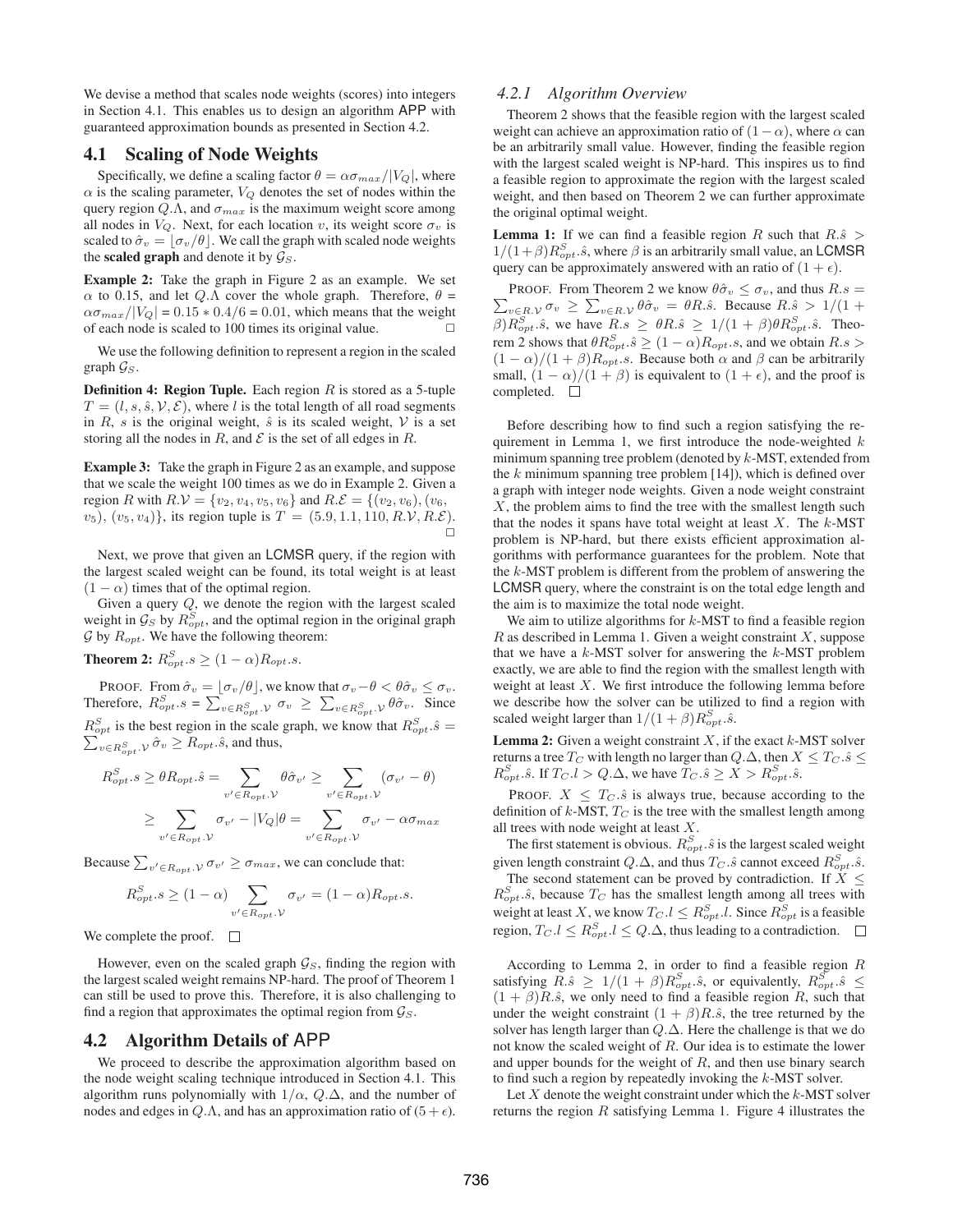

Figure 4: Binary Search Sketch

objective of the binary search. We aim to find a weight  $X$ , such that the tree  $T_C$  returned by the k-MST solver under weight constraint X has length no larger than  $Q.\Delta$  and the tree  $T_C'$  returned under constraint  $(1 + \beta)X$  has length larger than  $Q.\Delta$ .

The process can be described as follows. Based on the lower and upper bounds (to be presented in Lemma 5) of the scaled weight of  $R$ , we initially set  $X$  to be the middle of the two bounds. We invoke the  $k$ -MST solver with  $X$  as the argument. If the tree returned has length larger than  $Q.\Delta$ , we need to decrease the value of X and recursively invoke the k-MST solver. When the tree returned has length no larger than  $Q.\Delta$ , we know the tree is a feasible region. Then we invoke the k-MST solver again with weight  $(1 + \beta)X$  as the argument. If the tree  $T_C'$  returned has length smaller than  $Q.\Delta,$ we know  $(1 + \beta)X \le R_{opt}^S$ .  $\hat{s}$  (according to Lemma 2), and thus we need to increase the value of  $X$ . The binary search stops until X reach a value such that the tree  $T_C$  returned under constraint X has length not exceeding  $Q.\Delta$  and the tree  $T_C'$  returned under constraint  $(1 + \beta)X$  has length larger than  $Q.\Delta$ . It can be proved that the tree  $T_C$  is the feasible region we aim to find. The following example illustrates the binary search procedure.

**Example 4:** We denote the lower bound by  $L$  and the upper bound by U, and we set  $Q.\Delta$  to 100 and  $\beta$  to 0.5. The binary search steps are shown in Table 1.

| <b>Steps</b> |     |      |     | $T_{C}.l$ | 1.5X          |     |
|--------------|-----|------|-----|-----------|---------------|-----|
|              | 10  | 1000 | *   | 氺         | *             | *   |
|              | 10  | 1000 | 505 | 150       | $\frac{1}{2}$ | *   |
|              | 10  | 505  | 258 |           | 387           | 92  |
|              | 258 | 505  | 381 | 90        | 572           | 158 |

Table 1: Example of the Binary Search Procedure

We first initialize  $L$  and  $U$ . In step 1, by invoking the  $k$ -MST solver, we obtain a tree with length larger than  $Q.\Delta$ . Thus, we set the upper bound to  $X$  in the next step, and we get a tree satisfying the length constraint. However, after invoking the  $k$ -MST solver again with weight  $(1 + \beta)X$  as the argument, the tree obtained still has length smaller than  $Q.\Delta$ . We set the lower bound to X in step 3, and we now we obtain a tree satisfying Lemma 1.  $\Box$ 

#### **Lemma 3:** Such a tree  $T_C$  has an approximation ratio of  $(1 + \epsilon)$ .

PROOF. According to Lemma 2, when the binary search terminates, we know that  $X \leq R_{opt}^S$ .  $\hat{s} < (1 + \beta)X$ . In addition, since  $T_C.\hat{s} \geq X$ , we know  $T_C.\hat{s} > 1/(1+\beta)R_{opt}^S.\hat{s}$ . According to Lemma 1,  $T_C.s > 1/(1+\epsilon)R_{opt}.s$ .  $\Box$ 

Unfortunately, the  $k$ -MST problem (also the node-weighted version) is NP-hard [14], and there exists no efficient exact algorithm for it. We adopt the 3-approximation algorithm (denoted by kMST) proposed by Garg [8], a state-of-art algorithm, for solving the nodeweighted k-MST problem. Garg's algorithm approximately solves the  $k$ -MST problem by applying the GW-algorithm [9], which is a general approximation technique for constrained forest problems. kMST is able to find a subtree with length at most 3 times that of the optimal tree satisfying the node weight constraint. Since we

use the 3-approximation algorithm kMST instead of an exact algorithm, we need to modify the binary search process a bit. We have the following lemma.

**Lemma 4:** Given a weight constraint  $X$ , if kMST returns a tree  $T_C$  with length no larger than 3Q.∆, and kMST returns a tree  $T_C'$ with length larger than 3Q. $\Delta$  under constraint  $(1 + \beta)X$ , we have  $T_C.\hat{s} > 1/(1+\beta)R_{opt}^S.\hat{s}.$ 

PROOF. It is obvious that  $X \leq T_C \hat{s}$  due to the definition of k-MST. We denote the tree with the smallest length under the constraint  $(1+\beta)X$  by  $T^O$ . Because  $T'_C$  is returned by a 3-approximation algorithm of k-MST, we know  $3Q.\Delta < T'_C.l \leq 3T^O.l$ , and thus  $T^{O}.l > Q.\Delta$ . According to Lemma 2, we can derive  $T^{O}.\hat{s} \geq (1 +$  $\beta$ ) $X > R_{opt}^S$ .  $\hat{s}$ . Therefore, we have  $T_C \cdot \hat{s} > 1/(1+\beta)R_{opt}^S \cdot \hat{s}$ .

According to Lemma 4, during the binary search, we now compare the returned tree with  $3Q.\Delta$  rather than  $Q.\Delta$ .

We show the basic steps of the approximation algorithm, called APP, in Figure 5 and Algorithm 1. Given a query Q, we first scale the node weights, and we obtain  $\mathcal{G}_S$ . Then we invoke the binary search method (to be detailed in Section 4.2.2) to find the candidate tree  $T_C$  satisfying Lemma 4. Finally, we find the feasible region with the largest scaled weight from  $T_C$  to approximate the optimal result in  $findOptTree()$  (to be detailed in Section 4.2.3). This algorithm has an approximation ratio of  $(5 + \epsilon)$ , as will be shown in Section 4.2.4.



Figure 5: Basic steps of **APP**

| Algorithm 1: $\mathsf{APP}(Q, \mathcal{G})$ |                                                            |  |  |  |  |  |
|---------------------------------------------|------------------------------------------------------------|--|--|--|--|--|
|                                             | $1 \mathcal{G}_S \leftarrow$ the scaled graph w.r.t. $Q$ ; |  |  |  |  |  |

2  $T_C \leftarrow$  binarySearch( $Q, \mathcal{G}_S$ );

3 if  $T_C$   $l < Q$   $\Delta$  then return  $T_C$ ;

4 else return findOptTree( $T_C$ );

### *4.2.2 Function binarySearch()*

First, we obtain the upper and lower bounds for the optimal scaled weight of a feasible region (i.e.,  $R_{opt}^{S}(\hat{s})$  based on the following lemma, which are used as the binary search range.

**Lemma 5:** Given an LCMSR query  $Q$ , the lower bound of the optimal scaled weight of a feasible region is  $\frac{|V_Q|}{\alpha}$ , and the upper bound is  $|V_Q||V_Q|/\alpha$ .

PROOF. The maximum scaled weight of a node in  $Q.\Lambda$ , i.e.,  $\hat{\sigma}_{max} = ||V_Q|/\alpha$ . It must be smaller than the best scaled weight of a region and is used as the lower bound. The region to be found must be formed by a subset of nodes in  $V_Q$ , and thus we can derive an upper bound as  $|V_Q|$  $|V_Q|/\alpha$ .  $\Box$ 

The binary search process is presented in binarySearch(). We first establish lower and upper bounds for the optimal scaled weight of a region according to Lemma 5 (line 1). Next, if the length of  $T_C$ exceeds  $3Q.\Delta$ , we set the upper bound as X (line 5). Otherwise, we check if  $T'_C$  has length exceeding 3Q. $\Delta$ . If so we stop the search and otherwise we set the lower bound  $L$  as  $X$  (lines 7–9).

### *4.2.3 Function findOptTree()*

The last step of APP (line 3) is to find the feasible region with the largest scaled weight from  $T_C$ . However, this is still not an easy problem.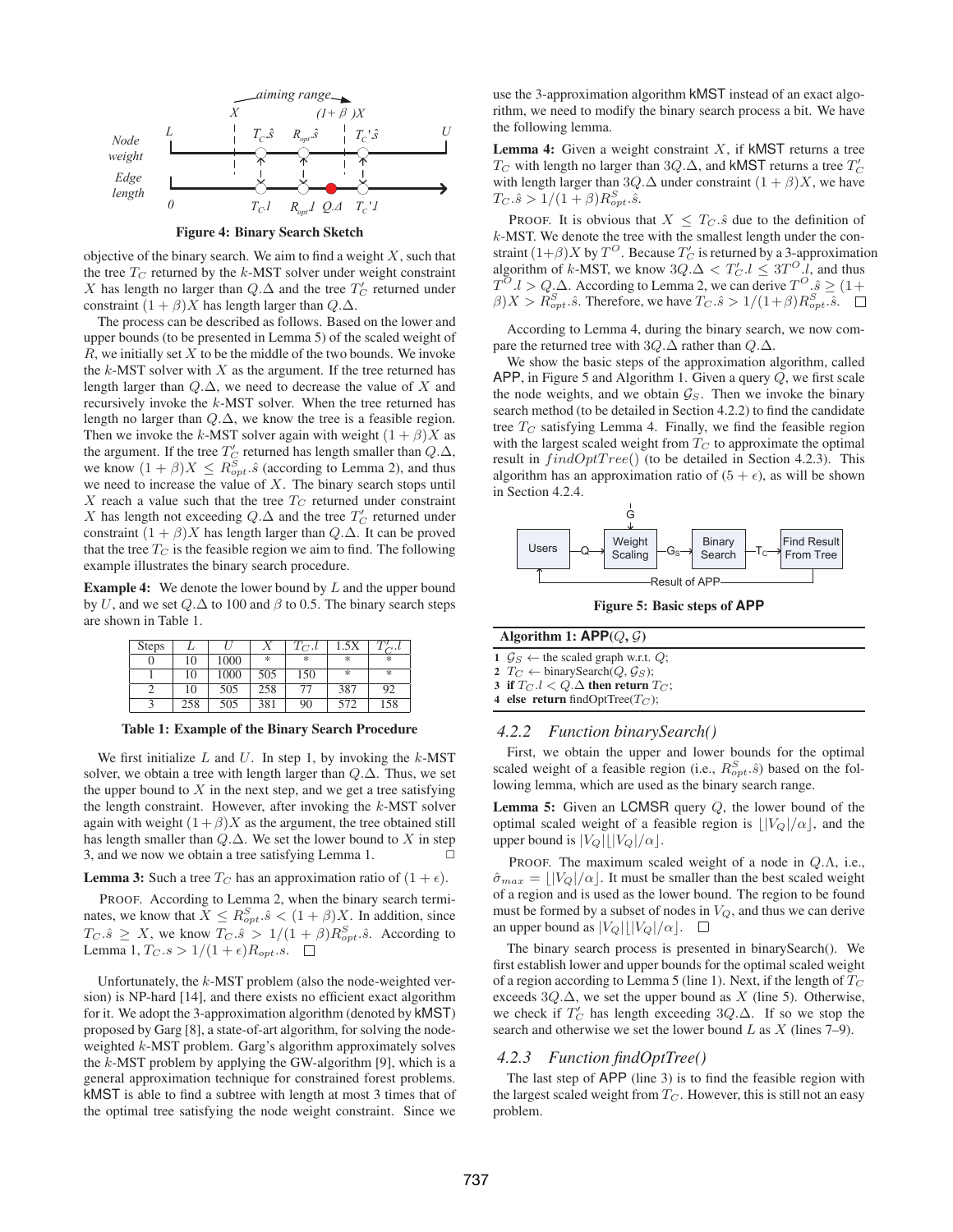**Function** binarySearch( $Q$ ,  $\mathcal{G}_S$ )

1  $L \leftarrow \lfloor \frac{|V_Q|}{\alpha} \rfloor$ ;  $U \leftarrow |V_Q| \lfloor \frac{|V_Q|}{\alpha} \rfloor$ ;  $\frac{1}{2}$  while *true* do 3 |  $X \leftarrow (L+U)/2;$ 4  $T_C \leftarrow \text{KMST}(X);$  // call Garg's algorithm<br>5 if  $T_C.l > 3Q.\Delta$  then  $U \leftarrow X;$ if  $T_C$ .l > 3Q.∆ then  $U \leftarrow X$ ; 6 else 7 |  $T'_C \leftarrow \mathsf{kMST}((1+\beta)X);$ 8 if  $T'_C.l > 3Q.\Delta$  then break; 9 | else  $L \leftarrow X$ ; 10 return  $T_C$ ;

Theorem 3: Finding the region with the largest scaled weight whose length does not exceed  $Q.\Delta$  from  $T_C$  is NP-hard.

PROOF. This problem can be reduced from the well-known knapsack problem. In the knapsack problem, there are  $m$  objects and a weight limit  $\Delta$ , and each object  $o_i$  has a value  $c_i$  and weight  $w_i$ . The aim is to find a set of objects such that the total weight does not exceed  $\Delta$  and the total value is as large as possible. We construct a starlike tree in which each node is connected only with the center node. Each object  $o_i$  in the knapsack problem corresponds to a non-center node  $v_i$  in  $T_C$ , its value  $c_i$  corresponds to the weight of the node  $v_i$ , and its weight  $w_i$  corresponds to the length of the edge between the node  $v_i$  and the center node. The weight limit  $\Delta$  in the knapsack problem corresponds to the query length constraint Q.∆. It is obvious that this straightforward mapping is polynomial, thus completing the proof.  $\square$ 

Two observations inspire us to design a pseudo-polynomial time algorithm based on dynamic programming for this problem. First, the weights of nodes are scaled into integers. Second, since we are finding the region with the largest scaled weight from a tree, we can fix a node in  $T_C$  as the root, and each node in  $T_C$  has a level according to the number of edges in the path from it to the root. Then each region R can be viewed as rooted at the node  $v \in R.V$ that has the highest level in  $T_C$ . Based on the two observations, we have the following lemma.

**Lemma 6:** Assume that region  $R$  rooted at  $v$  has the smallest length among all regions with the scaled weight  $R.\hat{s}$  rooted at  $v$ . Given any node  $v_i \in R.V$ , the sub-region rs of R rooted at  $v_i$ must also have the smallest length among all regions with scaled weight  $rs.\hat{s}$  rooted at  $v_i$ .

PROOF. If there is another region  $rs'$  rooted at  $v_i$  with scaled weight  $rs.\hat{s}$ , we can replace  $rs$  with  $rs'$  in  $R$  to obtain a region  $R'$  rooted at  $v$  that has smaller length than does  $R$ . However, this contradicts that  $R$  has the smallest length among all regions rooted at v with weight  $R.\hat{s}$ .  $\square$ 

Lemma 6 lays the basis of the dynamic programming approach, and it implies that on each node  $v$ , we only need to keep the tuple with the smallest length for each scaled weight value, and thus the number of regions rooted at  $v$  can be bounded. Specifically, we use the following structure to organize the region tuples on each node.

**Definition 5: Region Tuple Array.** Each node  $v$  in  $T_C$  maintains an array of region tuples rooted at v, denoted by  $v(tp, \text{ and } v(tp[S])$ stores the tuple representing the feasible region with the smallest length among all regions rooted at v having scaled weight S.

Using this structure, we can compute the node region tuple arrays in a bottom-up manner. We treat the nodes with only one neighbor as the leaf nodes, and the tree is constructed consequently. First, each leaf node  $v_l$  initializes its tuple array using the region formed

by itself, i.e.,  $v_l.tp[\hat{\sigma}_{v_l}] = (0, \sigma_{v_l}, \hat{\sigma}_{v_l}, \{v_l\}, \emptyset)$ . Then, the tuple arrays of leaf nodes are used to compute the tuple arrays of nodes in the higher level. This step is stopped until we reach the root node of  $T_{C}$ , and we can select the feasible region with the largest scaled weight from tuple arrays of all nodes in  $T_C$ . V. Next, we proceed to describe how to compute the tuple array of a parent node when the tuple array of each of its child node has been computed.

If the parent node  $v_p$  has only one child node  $v_c$ , it is quite simple. We only need to combine each region tuple in  $v_c$  to with  $v_p$ to obtain new regions, and they are stored in  $v_p \cdot tp$ . Specifically, for each tuple T in  $v_c(tp)$ , we have  $v_p(tp[T.\hat{s} + \hat{\sigma}_{v_p}] = (T.l +$  $\tau(v_p, v_c), T.s + \sigma_{v_p}, T.\hat{s} + \hat{\sigma}_{v_p}, T.\mathcal{V} \cup \{v_p\}, T.\mathcal{E} \cup \{(v_p, v_c)\}).$ 

However, it is more complicated when parent node  $v_p$  has multiple child nodes. The idea is to process the child node one by one. Assume that  $v_p$  has m child nodes, each of which is represented by  $v_{c_k}$  where  $1 \leq k \leq m$ . When computing  $v_p.tp[S]$ , we denote the region obtained after processing the first  $k$  child nodes of  $v_p$  by  $T[v_p, S, k]$ . When the first  $(k-1)$  child nodes have been processed and the  $k^{th}$  child node is to be processed, the length of  $T[v_p, S, k]$ can be computed by the following lemma.

**Lemma 7:** Denoting  $T[v_p, S - \hat{s}, k - 1]$  by  $t_1$  and  $v_{c_k}.tp[\hat{s}]$  by  $t_2$ ,

 $T[v_p, S, k] = \min(T[v_p, S, k-1], \arg\min_{1 \leq \hat{s} < S} (t_1 \cdot l + t_2 \cdot l + \tau(v_p,$  $(v_{c_k}), t_1.s + t_2.s, S, t_1.V \cup t_2.V, t_1.\mathcal{E} \cup t_2.\mathcal{E} \cup \{(v_p, v_{c_k})\})$ .

PROOF. After the first  $(k - 1)$  child nodes of  $v_p$  are processed, for each value  $S, T[v_p, S, k-1]$  stores the region with the smallest length among all regions rooted at  $v_p$  constituted by nodes rooted at the  $(k-1)$  nodes and  $v_p$ . In order to compute the region  $T[v_p, S, k]$ , there are only two possibilities: either it contains no nodes rooted at  $v_{c_k}$ , or it contains some nodes rooted at  $v_{c_k}$ . In the first case,  $T[v_p, S, k] = T[v_p, S, k-1]$ . In the second case, we need to consider all possible combinations that can generate a region with scaled weight S. Finally, we select the feasible region with the smallest length and store it in  $T[v_p, S, k]$ .  $\Box$ 

After all  $m$  child nodes of  $v_p$  are processed, for each scaled weight value S we set  $v_p.tp[S]$  as  $T[v_p, S, m]$ . After the region tuple arrays of all nodes are computed, we find the region with the largest scaled score from these arrays and return it as the result.



Figure 6: Example of Updating Tuple Arrays

**Example 5:** Assume that the tree  $T_C$  returned is as shown in Figure 6. Nodes  $v_2$  and  $v_3$  are treated as leaf nodes and  $v_1$  is the root. First, we have  $v_1.tp[20], v_2.tp[20]$  and  $v_3.tp[40]$ . When computing  $v_1 \cdot tp$ , we first consider node  $v_2$ , and we obtain  $v_1 \cdot tp[40] =$  $(5, 0.4, 40, \{v_1, v_2\}, \{(v_1, v_2)\})$ . Next,  $v_3$  is considered, and  $v_1 \cdot tp$ has two tuples now. Both are combined with  $v_3.tp[40]$ , and  $v_1.tp[60]$ and  $v_1.tp[80]$  are generated.

The function is detailed in Function findOptTree(). Initially, we create a region tuple for each node v in tree  $T_C$  using the node itself, and the tuple is used to initialize  $v(tp|\hat{\sigma}_v]$ . For nodes that have only one neighbor in  $T_C$ , we insert them into nodeQ, and these nodes are treated as the leaf nodes in  $T_C$  (lines 3–5). While there is only one node in  $nodeQ$ , it means that the root node is reached, and thus the algorithm can be terminated. Otherwise, we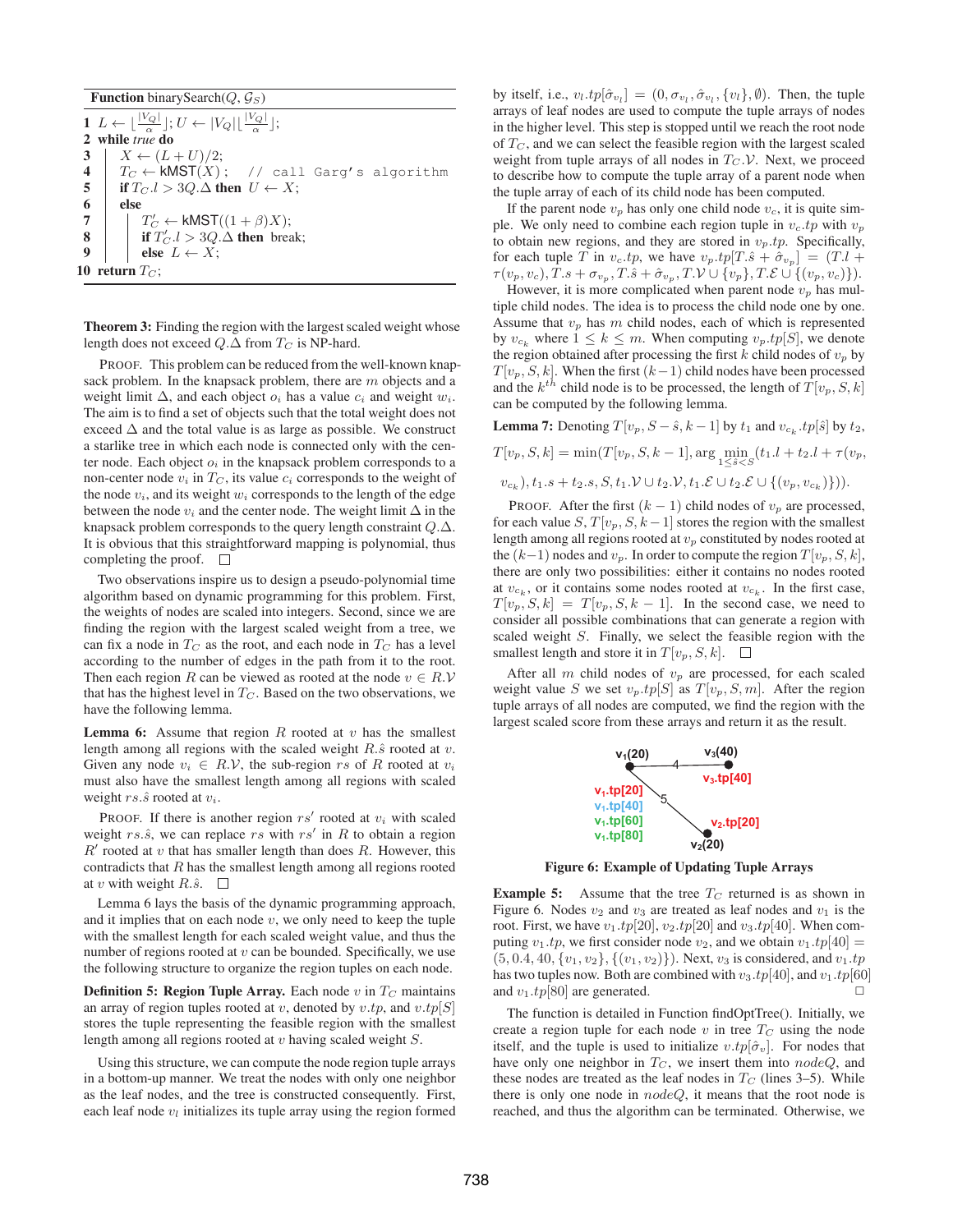select a node  $v$  from  $nodeQ$  and use its tuple array to compute the tuple array of its parent node (lines  $7-12$ ). Each node v in  $nodeQ$ has only one neighbor  $v_n$  which is treated as the parent node of v. We then use  $v \cdot tp$  and  $v_n \cdot tp$  to generate new tuples and to update  $v_n$  *tp* according to Lemma 7 (line 9). We also update *bestR* using the newly generated tuple with the largest scaled score (line 10). After v is processed, we remove it from  $T_C$ , and if  $v_n$  now has only one neighbor, we insert it into  $nodeQ$  (lines 11–12). Finally, we return bestR, the region with the largest scaled weight in  $T_C$ , as the result to approximately answer the given query.

**Function** findOptTree( $T_C$ )

13 return bestR:

1 initialize a queue  $nodeQ$ ; 2 best $R \leftarrow$  null; 3 foreach *node* v in  $T_C$  do 4 |  $v.tp[\hat{\sigma}_v] \leftarrow (0, \sigma_v, \hat{\sigma}_v, \{v\}, \emptyset);$ 5 if v has only one neighbor **then**  $nodeQ$  enqueue $(v)$ ; 6 while  $nodeQ$  *contains more than one node* **do**<br>7  $v \leftarrow nodeQ$ . dequeue(): 7  $\begin{array}{|l} \hline \text{7} & v \leftarrow nodeQ.\text{dequeue}(\text{)}; \\ \hline \text{8} & v_n \leftarrow \text{the neighbor node} \end{array}$ 8  $v_n \leftarrow$  the neighbor node of v in  $T_C$ ;<br>9 generate new tuples using v.tv and v 9 generate new tuples using *v*.tp and  $v_n$ .tp to update  $v_n$ .tp;<br>10 update  $bestR$  using the new region with the largest weight update  $bestR$  using the new region with the largest weight; 11 | remove v from  $T_C$ ; 12 **if**  $v_n$  *has only one neighbor* then  $nodeQ$  enqueue $(v_n)$ ;

### *4.2.4 Approximation Ratio and Complexity*

Approximation ratio. In order to establish the approximation ratio of Algorithm APP, we first introduce the following lemma.

**Lemma 8:** A tree  $Tr$  with total weight  $W$  and total length  $L$  can be split into three edge-disjoint subtrees, and there always exists a subtree with length no more than  $1/3L$  and weight at least  $1/5W$ .

PROOF. It is obvious that no matter how  $Tr$  is split, there must exist one subtree with length no more than 1/3L. The idea is to show that we can split  $Tr$  into three subtrees and each has weight larger than  $1/5W$ . We construct those subtrees to complete the proof. If there is a node whose weight exceeds  $1/5W$ , then it is the subtree we want. Otherwise, no node in the subtree has weight more than  $1/5W$ . Suppose a subtree  $t_1$  has weight smaller than  $1/5W$ . We can move some nodes to it from subtree  $t_2$  connected to  $t_1$ , until  $t_1$  has weight between  $1/5W$  and  $2/5W$ . Thus, the total weight of  $t_2$  and  $t_3$  exceeds  $3/5W$ . If either one has weight smaller than  $1/5W$ , the other one must have weight larger than  $2/5W$ , and we can move some nodes from the one with larger weight to the one with smaller weight to make sure that all subtrees have weight larger than  $1/5W$ .  $\Box$ 

**Theorem 4:** APP is a  $(5 + \epsilon)$ -approximation algorithm.

PROOF. When the binary search terminates, we have  $R_{opt}^S$ .  $\hat{s}$  <  $(1 + \beta)T_C \hat{s}$  according to Lemma 4. Lemma 8 tells that  $T_C$  has a subtree satisfying the length constraint Q.∆ with scaled node weight larger than  $1/5T_C \hat{s}$ . The region returned by APP is the best tree from  $T_C$  (denoted by  $R_{app}^S$ ), and thus  $R_{app}^S.\hat{s} \geq 1/5T_C.\hat{s} > 0$  $1/(5+5\beta)R_{opt}^{S}.\hat{s}.$ 

Because  $R_{app}^S$ ,  $s \geq \theta R_{app}^S$ ,  $\hat{s}$ , we can obtain  $R_{app}^S$ ,  $s > 1/(5 + \theta)$  $5\beta)\theta R_{opt}^S.\hat{s}$ . Recall the proof of Theorem 2, it is true that  $\theta R_{opt}^S.\hat{s} = \sum_{v \in R^S} \theta \hat{\sigma}_v \ge (1 - \alpha) R_{opt}.s$ .  $\lim_{v \in R_{opt}^S} \theta \hat{\sigma}_v \geq (1 - \alpha) R_{opt}.s.$ 

Hence, we can conclude that  $R_{app}.s > (1-\alpha)/(5+5\beta)R_{opt}.s$ . Both  $\alpha$  and  $\beta$  can be arbitrarily small, and thus APP is a  $(5 + \epsilon)$ approximation algorithm.  $\square$ 

Complexity. We first analyze the complexity of function findOpt-Tree(). The nodes of a region returned is a subset of  $T_C$ . V. In addition, since the optimal region must be a tree, there are at most  $|Q.\Delta/d_{min}|$  edges contained in a region  $(d_{min}$  is the minimum edge length in  $Q.\Lambda$ ). Hence, the maximum number of nodes in a region can be estimated by min( $|T_C V|, |Q.\Delta/d_{min}| + 1$ ), and we denote this value as  $N_{max}$ . We know that the largest score of a node in  $Q.\Lambda$  is  $\sigma_{max}$ . Therefore, the maximum number of region tuples in a node's tuple array is bounded by  $N_{max}[\sigma_{max}/\theta] =$  $N_{max}$   $\left|V_Q\right|/\alpha\right|$ , and we denote this value by  $T_{max}$ .

In the function each edge in  $T_C$  is only processed once. When an edge  $(v_i, v_j)$  is processed, tuples in  $v_i$  tp and tuples in  $v_j$  tp are combined to generate new tuples. Hence, the worst complexity of this step is  $O(|T_C.\mathcal{E}|T_{max}^2)$ . The binary search takes at most  $O(\log_{1+\beta}|V_Q|)$  iterations to find the subtree  $T_C$ . kMST runs polynomially with  $|V_Q|$  and  $|E_Q|$  [8]. Therefore, the algorithm runs polynomially with  $|V_Q|$ ,  $|E_Q|$ ,  $Q.\Delta$ , and  $1/\alpha$ .

### 5. TUPLE GENERATION ALGORITHM

In Section 4.2.3, we devise a dynamic programming method to find the feasible region with the largest scaled weight from a tree, in which we compute the region tuple arrays in a bottom-up manner. Unfortunately, we cannot apply this method in  $\mathcal{G}_S$  because of the cycles in the graph. However, we can extend this method to design an algorithm that heuristically finds a region to approximate the feasible region  $R_{opt}^S$  that has the largest scaled weight from graph  $\mathcal{G}_S$ . We denote this algorithm by TGEN (tuple generation).

Recall that in Function findOptTree(), each edge in the candidate tree is only processed once, and each node stores an array of regions rooted at it. In order to find  $R_{opt}^S$ , we can do as follows. We also process each edge only once to generate new regions, and during the enumeration each node stores all enumerated feasible regions it belongs to in a list. When processing an edge  $(v_i, v_j)$ , each enumerated region containing  $v_i$  and each enumerated region containing  $v_i$  are combined with this edge to form a new region. If it satisfies the length constraint, we store it in the region list of each node it contains.

In this method, after  $m$  edges are processed, each feasible region  $R$  formed by these edges is stored on each node contained in  $R$ . When we process a new edge  $e$ , since all the enumerated feasible regions from the region lists of the two nodes of e are combined, all possible feasible regions formed by the first  $m + 1$  edges are generated and stored. Therefore, after all edges are processed, any feasible region cannot be missed, and the correctness of the algorithm is assured.

The problem of this exact approach is that too many region tuples need to be enumerated and stored. Given a node, the number of regions it belongs to is exponential with the maximum number of nodes in a feasible region (bounded by  $Q.\Delta$ ). Hence the approach is computational prohibitive.

Recall that in findOptTree(), we only keep one tuple that has the smallest length for a scaled weight rooted at each node. This inspires us to adopt the node weight scaling technique and the concepts of region tuples and tuple arrays to design TGEN. The idea is that, given a query Q, we scale the node weights as introduced in Section 4.1, and the regions are stored as tuples as defined in Definition 4. We use the structure in Definition 6, which is similar to that defined in Definition 5, to store the tuples on each node.

**Definition 6: Explored Region Tuple Array.** Each node  $v$  in  $Q.\Lambda$  maintains an array of regions containing v, denoted by  $v(tp)$ .  $v(tp[S]$  stores the region tuple with the smallest length among all enumerated region tuples containing  $v$  having scaled weight  $S$ .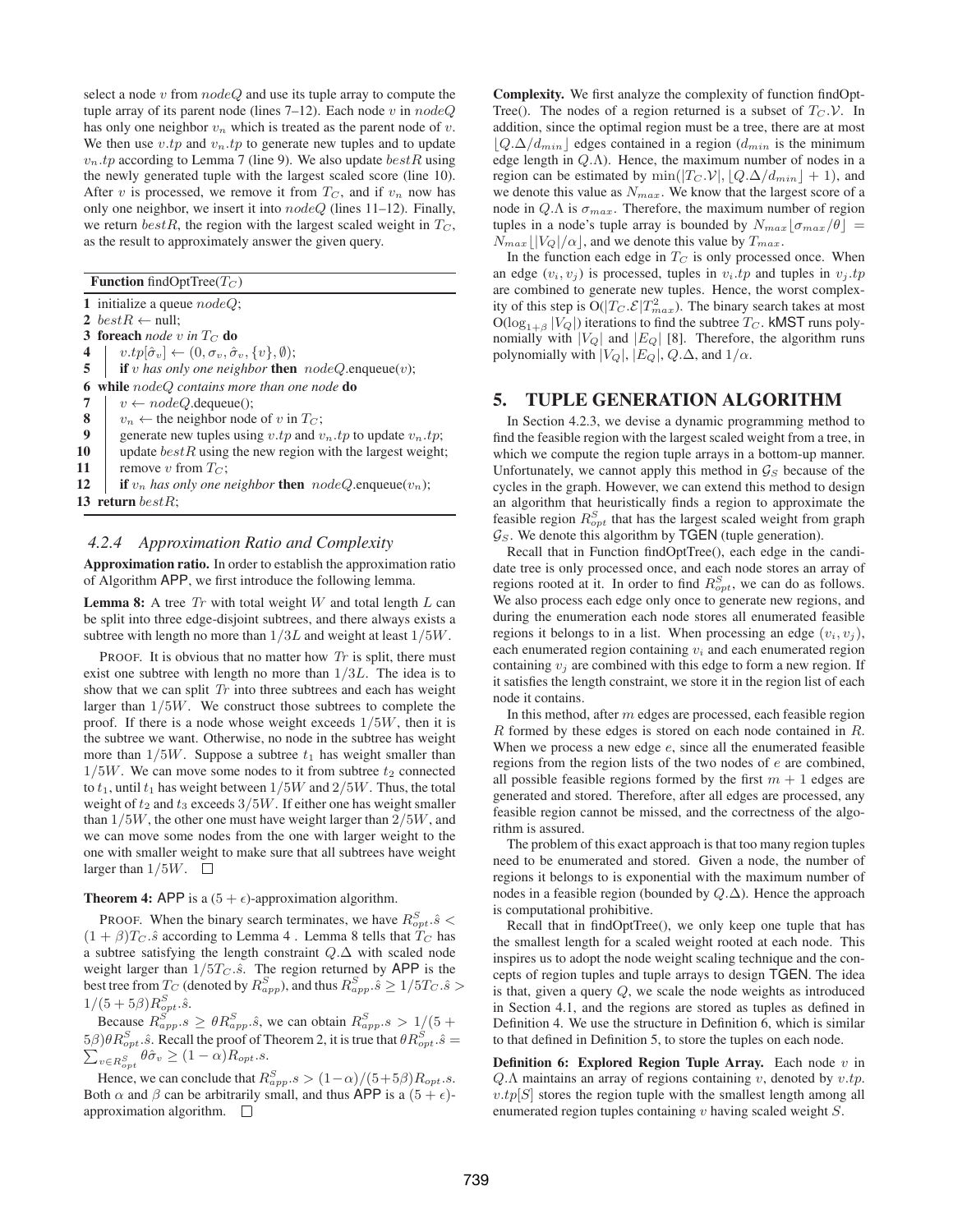Notice that the explored region tuple array is different from the region tuple array in Definition 5 where a node only stores the regions rooted at it. The analysis established on the maximum number of regions a node needs to store in Section 4.2.4 is still applicable here, i.e., the number of tuples stored on a node can be bounded by  $T_{max}$  in TGEN.

Using the tuple arrays as defined in Definition 6, we describe the process of  $TGEN$  as follows. Given a query  $Q$ , we select any unprocessed node in  $Q.\Lambda$ , denoted by  $v_0$ . We then traverse the remaining nodes in  $Q.\Lambda$  in a breadth-first order starting from  $v_0$  to generate new regions. When we reach a node  $v_i$ , we process each of its incident edges that has not yet been processed, and this ensures that each edge is processed only once. If all the nodes reachable from  $v_0$  are processed and some nodes are yet to be processed, we again randomly select one of them and repeat the above steps. Finally we return the best region from the explored tuple arrays.

When processing an edge  $(v_i, v_j)$ , each region from  $v_i \cdot tp$  and each region from  $v_j$  *tp* are combined by this edge to generate a new region  $T$ . If  $T$  is feasible, we update the tuple array of each node v in  $T.V:$  If  $v.tp[T.\hat{s}]$ . $l > T.l$ , we update  $v.tp[T.\hat{s}]$  as  $T.$ Because we discard some regions in this step, it is possible that the optimal region is missed. Since now we are finding the region from a graph instead of a tree, it is possible that some regions containing cycles are generated, which are not necessary. We have the following lemma to avoid generating such unnecessary regions.

**Lemma 9:** When processing an edge  $(v_i, v_j)$ , if a tuple  $T_i^m$  from  $v_i$  *tp* and a tuple  $T_j^n$  from  $v_j$  *tp* share common nodes, they do not need to be combined by this edge.

PROOF. In this case, the tuple combining  $T_i^m$  and  $T_j^n$  by  $(v_i, v_j)$ must contain a cycle. Any region contains a cycle cannot be the result, since there must exist another region with the same set of nodes has smaller length. Thus, it can be discarded safely.  $\square$ 

We can process the edges in other orders (e.g., the edges can be processed in ascending order of their lengths). However, after testing several orders, we observe that the accuracy only varies slightly while the order we adopt yields better efficiency. This is because: a) we do not need to spend extra time on ordering edges; and b) after a node is processed, i.e., all its incident edges are processed, we can discard its node tuple array. In later steps, if it is contained in a newly generated tuple, it is not necessary to update its tuple array. As shown in the experimental study, TGEN can achieve better accuracy than does APP.

The method is presented in Algorithm 2We first obtain an unprocessed node and insert it into nodeQ (line 3–4). Lines 7-14 describes how an edge is processed as discussed above. We use a new generated tuple  $T$  to update the tuple array of each node in  $T.V$  (lines 12–14). Finally, we return  $bestR$  as the result.

**Complexity.** Each edge in  $Q.\Lambda$  is only processed once. When an edge  $(v_i, v_j)$  is processed, TGEN combines all the tuples from  $v_i$  tp and  $v_j$  tp. Hence, TGEN has the complexity  $O(|E_Q|T_{max}^2)$ .

# 6. GREEDY METHOD AND EXTENSIONS

### 6.1 Greedy Method

We propose a approach that expands the region greedily. We use  $R_C$  to represent the currently explored region. We initialize  $R_C$  using the node with the largest weight in  $Q.\Lambda$ . Then in each following step we greedily select a node connected to  $R_C$  to expand  $R<sub>C</sub>$ . Since we are trying to maximize the total weight of a region satisfying the query length constraint, we can have two methods to select the next node greedily: 1) we select a node with the largest weight; or 2) we select a node such that the edge connecting it with

| Algorithm 2: $TGEN(Q, \mathcal{G}_S)$       |                                                                    |  |  |  |  |  |  |  |
|---------------------------------------------|--------------------------------------------------------------------|--|--|--|--|--|--|--|
|                                             | 1 Initialize a queue $nodesQ$ ; $bestR \leftarrow null$ ;          |  |  |  |  |  |  |  |
| while there exist unprocessed nodes do<br>2 |                                                                    |  |  |  |  |  |  |  |
| 3                                           | $v_0 \leftarrow$ an unprocessed node;                              |  |  |  |  |  |  |  |
| 4                                           | $nodesQ$ .enqueue $(v_0)$ ;                                        |  |  |  |  |  |  |  |
| 5                                           | while $nodesQ$ is not empty do                                     |  |  |  |  |  |  |  |
| 6                                           | $v_i \leftarrow nodesQ$ . dequeue();                               |  |  |  |  |  |  |  |
| 7                                           | <b>for</b> each unvisited edge $(v_i, v_j)$ <b>do</b>              |  |  |  |  |  |  |  |
| 8                                           | if $\tau(v_i, v_j) > Q.\Delta$ then continue;                      |  |  |  |  |  |  |  |
| 9                                           | $nodesQ$ .enqueue $(v_i)$ ;                                        |  |  |  |  |  |  |  |
| 10                                          | generate new tuples using $v_i$ <i>tp</i> and $v_j$ <i>tp</i> ;    |  |  |  |  |  |  |  |
| 11                                          | update $bestR$ using the new region tuples;                        |  |  |  |  |  |  |  |
| 12                                          | <b>foreach</b> new tuple $T$ <b>do</b>                             |  |  |  |  |  |  |  |
| 13                                          | <b>foreach</b> unprocessed node v in $T.V$ <b>do</b>               |  |  |  |  |  |  |  |
| 14                                          | if $T.l < v.tp[T.\hat{s}].l$ then $v.tp[T.\hat{s}] \leftarrow T$ ; |  |  |  |  |  |  |  |
| return best $R$ ;<br>15                     |                                                                    |  |  |  |  |  |  |  |

the explored region has the smallest length. This step is repeated until no more nodes can be added to the region (i.e., the total length of the region exceeds  $Q.\Delta$  if including more nodes). We denote this algorithm as Greedy.

However, both methods have obvious drawbacks. The first method only considers the weight of a region. It performs poorly when the edge connecting the selecting node and the region has a large length value. The second method takes into account only the road segment length, and thus its performance is poor if the selected node is not relevant to the query.

To avoid the drawbacks of the two aforementioned methods, we devise a combined model, in which both the weight and the road segment length are taken into account. A parameter  $\mu$  is used to balance the importance of them when greedily selecting a node to extend the explored region  $R_C$ .

Specifically, given a query Q and an currently explored region  $R_C$ , for each node  $v_i$  connected to  $R_C$  via  $v_i$  (i.e.,  $v_j \in R_C$ .) and  $v_i \notin R_C$  . $V$ ), we compute the ranking score for  $v_i$  as follows:

$$
\rho(v_i) = \mu(1 - \tau(v_i, v_j)/\tau_{max}) + (1 - \mu)\sigma_{v_j}/\sigma_{max},
$$

where  $\tau_{max}$  denotes the maximum length in the area of  $Q.\Lambda$ . After we compute the scores for all such nodes, we select the one with the largest score and include it in  $R_C$ .

In each step, the greedy algorithm only checks the nodes connecting to the already explored region  $R_C$ . There are at most  $N_{max}$ steps and in each step we select the node with the largest score from at most  $|V_Q|$  nodes, and thus the complexity is  $O(N_{max} \log |V_Q|)$ .

### 6.2 Top-k LCMSR Query

We extend the LCMSR query to the *top-*k *length-constrained maximum-sum region* query. Instead of finding the best region defined in LCMSR, the top- $k$  LCMSR query returns the top- $k$  regions such that they have the highest ranking scores and satisfy the given query length constraint within the query region.

Due to the space limitation, we only briefly discuss how to modify APP, TGEN, and Greedy to answer the top-k LCMSR query. In APP, after the candidate tree  $T_C$  is returned, we utilize Function findOptTree() to compute the tuple arrays for all nodes in  $T_C$ , and we find the best  $k$  regions from these arrays. In TGEN, after all edges in  $Q.\Lambda$  are processed, we scan the tuple arrays of all nodes to find top-k regions whose scaled weights are the largest. In Greedy, after the first region is detected greedily, we select a node with the largest weight that is not contained in the first region to find the second one. This procedure is repeated until  $k$  best regions are found greedily.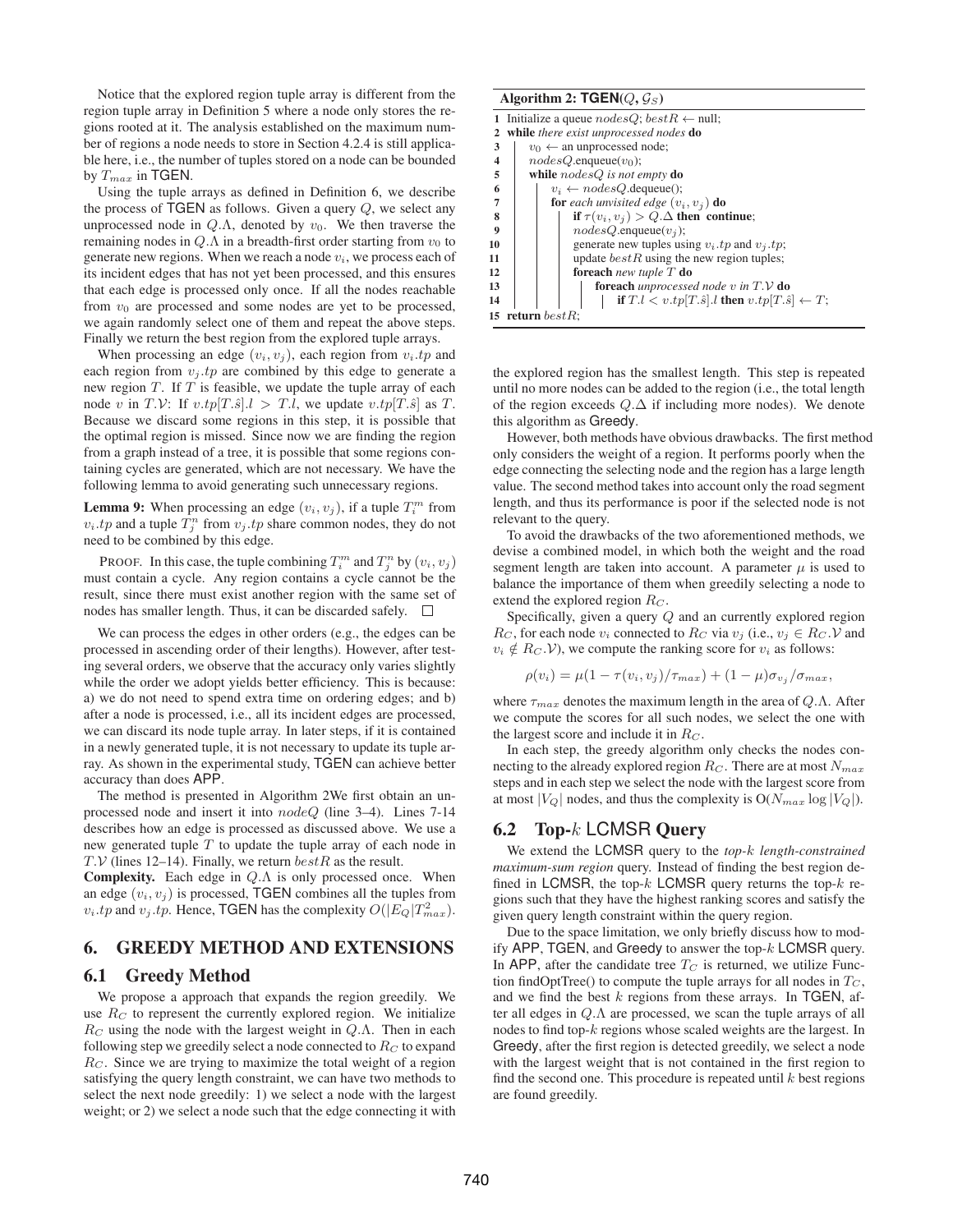### 7. EXPERIMENTAL STUDY

### 7.1 Experimental Settings

Algorithms. We study the performance of the following proposed algorithms: the APP algorithm in Section 4, the TGEN algorithm in Section 5, and the greedy method Greedy in Section 6.1.

Data and queries. We use two datasets in our experimental study. The first dataset is a real-life dataset that comprises of the road network of the New York City downloaded from a public website $<sup>1</sup>$ ,</sup> and the geo-textual objects crawled using Google Place  $API<sup>2</sup>$ . The road network contains 264,346 nodes and 733,846 arcs. We crawl 0.5 million objects using Google Place API and we map each object to its nearest node on the road network (note that our algorithm can handle objects that lie on an edge a road network). Each crawled object has a name and a type such as "food" and "restaurant," and they are used as the textual description of the objects. The dataset contains 55,230 distinct keywords.

The second dataset is generated from two real-world datasets. We use a larger road network in the area of the northwest part of USA. It contains 1,207,945 nodes and 2,840,208 arcs. We randomly generated a set of objects of the same size of the vertices in the road network following the network distribution. The keywords were collected from Flickr using its public API .We collected more than one million photos with tags taken by 30,664 unique users in the region of USA. Each photo is associated with a set of userannotated tags. The set of tags of a photo is used as the textual description of an object, and the object is then mapped to its nearest vertex. We remove tags used by only 1 user, which are likely to be noisy, and the dataset has 107,956 keywords.

The locations have a pair of latitude and longitude. In order to compute the Euclidean distance between locations, we convert the data to the UTM (Universal Transverse Mercator coordinate system) format, using World Geodetic System 84 specification.

We generated 5 query sets with different numbers of keywords 1, 2, 3, 4, and 5 for the New York dataset (denoted by NY) and the northwest USA dataset (denoted by USANW), respectively. Note that most of search engine queries with local intent contain only 1-2 keywords [1]; and it is reported in an analysis on a large Map query log [17], nearly all queries contain fewer than 5 words. Each set comprises 50 queries. When generating a query, we first randomly select a query area with the largest Q.Λ following the network distribution (100  $km^2$  for NY and 150  $km^2$  for USANW). Then, within this area, we randomly select the terms that appear in this area according to their frequency.

All algorithms were implemented in C++ on Windows 7, and run on an Intel(R) Xeon(R) CPU X5650 @2.66GHz with 8GB RAM.

### 7.2 Experimental Results on NY

### *7.2.1 Varying Parameters Used in Algorithms*

APP uses the scaling parameter  $\alpha$  to scale node weights into integers, and uses  $\beta$  to do the binary search, and they together decide the approximation ratio of APP. TGEN also uses  $\alpha$  to do scaling. Greedy uses  $\mu$  to balance the importance of node weights and edge lengths when greedily select a node to expand the currently explored region. We study their effect on both runtime and accuracy in the three algorithms. Based on this parameter tuning process, we select the value for each parameter that can achieve good accuracy efficiently. We set the number of query keywords to 3,  $Q.\Delta$  to 10 km, and  $Q.\Lambda$  to 100 km<sup>2</sup> by default.



Figure 9: Runtime (**NY**) Figure 10: Result Quality (**NY**)

Varying the scaling parameter  $\alpha$ . The scaling parameter  $\alpha$  is used in both APP and TGEN. We set  $\beta$  to 0.1 in this set of experiments, and we vary the value of  $\alpha$  from 0.01 to 0.9. Figures 7 and 8 show the runtime and accuracy of APP, respectively. It can be observed that the runtime decreases as  $\alpha$  becomes larger. This is because that the maximum number of tuples kept on a node is bounded by  $T_{max} = N_{max} \lfloor |V_Q|/\alpha \rfloor$ . More tuples collide at the same scaled weight as  $\alpha$  increases, and thus more enumerations are pruned. The accuracy does not vary much (region weights are all between 5.85 and 5.95). We set  $\alpha$  to 0.5 by default for APP in subsequent experiments.

TGEN also utilizes  $\alpha$  to do the weight scaling. If we set  $\alpha$  to a value smaller than 1, TGEN runs extremely slowly and consumes huge amounts of memory. This is because that the number of tuples on a node can be estimated by  $T_{max} = N_{max} ||V_Q| / \alpha$ . If there are 10 thousand nodes in Q.Λ, hundreds of millions of tuples need to be maintained. In contrast, in APP there are at most hundreds of nodes in the candidate tree. In TGEN, we set  $\alpha$  to a larger value to decrease the complexity and the space cost. We test the values from 50 to 1600, and Figures 9 and 10 show the results. As expected, as  $\alpha$  increases, both the runtime and accuracy decrease. We set  $\alpha$  to 400 for TGEN in subsequent experiments by default because using this value, we can achieve both good accuracy and efficiency. We also test  $\alpha$  using values 50 and 400 in APP. The average region weight drops to 5.47 and the runtime is 0.786 seconds when  $\alpha$  = 50, and the average region weight drops to 5.35 and the runtime is 0.762 seconds when  $\alpha$  = 400. We can see that the runtime of APP is not improved much by using larger  $\alpha$ , and APP is still slower than TGEN and has worse accuracy.



Figure 11: Runtime (**NY**) Figure 12: Result Quality(**NY**)

Varying the binary search parameter  $\beta$ . The value of  $\beta$  affects the range of the binary search and also the accuracy in APP. We vary  $\beta$  from 0.001 to 0.9. Figures 11 and 12 show the runtime and accuracy, respectively. Both the runtime and accuracy drop as  $\beta$  becomes larger. The reason is that, with a larger  $\beta$ , the binary search

<sup>1</sup>http://www.dis.uniroma1.it/˜challenge9/ download.shtml

<sup>2</sup>https://developers.google.com/places/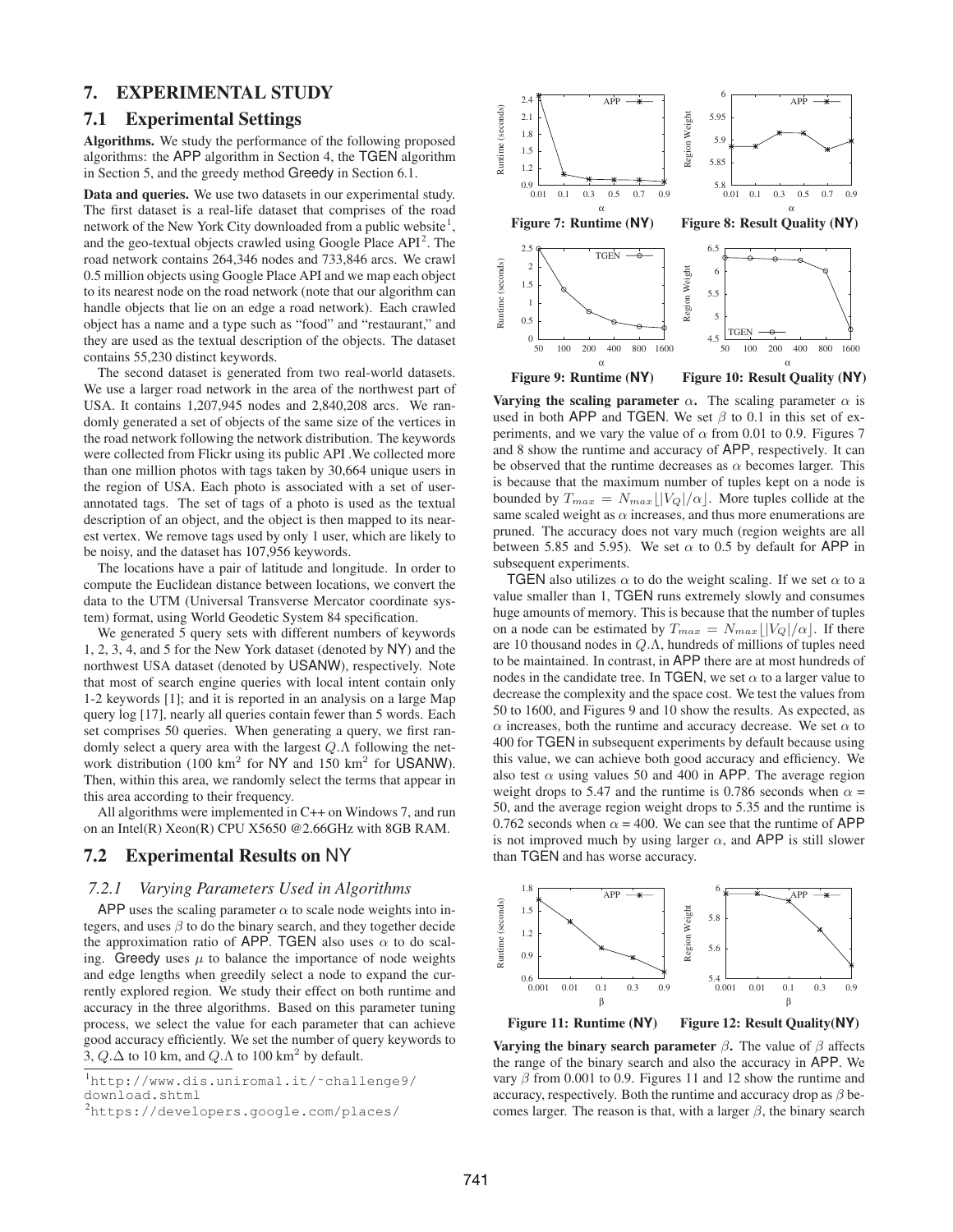can finish earlier because there are more candidate trees. Recall that the approximation ratio of APP is  $(1 - \alpha)/(5 + 5\beta)$ , and this explains why the accuracy decreases. We notice that APP achieves the same accuracy when setting  $\beta$  to 0.01 and 0.001, which implies that the accuracy cannot be further improved by reducing  $\beta$ . We set  $\beta$  to 0.1 in subsequent experiments for APP.









Figure 15: Vary Query Arguments (**NY**)

An LCMSR query has three arguments, i.e., the query keywords  $Q.\psi$ , the length constraint  $Q.\Delta$ , and the region of interest  $Q.\Lambda$ . We vary the three arguments and study the performance of the three proposed algorithms. We set the number of query keywords to 3,  $Q.\Delta$  to 10 km, and  $Q.\Lambda$  to 100 km<sup>2</sup> by default.

Due to the absence of efficient exact methods, when evaluating the accuracy we compute the ratio of an algorithm over TGEN (which always has the best accuracy) under the same setting as follows: For each query, we compute the ratio of the weight returned by this algorithm to the weight returned by TGEN, and the average ratio over all queries is finally reported as the measure.

Varying the number of query keywords. Figure 15(a) shows the runtime of the three algorithms when we vary the number of query keywords. It can be observed that Greedy runs very fast due to its simplicity, and its runtime increases slightly as the number of query keywords increases. TGEN runs faster than does APP consistently. All the algorithms run slowly as queries contain more keywords. The reason behind is that, when the number of query keywords increases, more locations become relevant to the query. All these relevant locations have scaled weights, and thus more regions need to be considered during the algorithm execution.

Figure 15(b) shows the accuracy of the algorithms. The ratio of APP is over 90% ratio on all query sets. Greedy has much worse accuracy compared with APP and TGEN, and its accuracy increases a bit as queries contain more keywords. This might be because more nodes used to expand the explored region are relevant to the query.

Varying the query length constraint. Figure 15(c) shows the runtime of the three algorithms when we vary  $Q.\Delta$  from 8 km to 12 km. Greedy still runs the fastest. Its runtime increases slightly as Q.∆ increases, because the region is larger and more nodes need to be checked to expand the explored region. APP runs slower than does TGEN. The runtime of both APP and TGEN increases as Q.∆ becomes larger. The reason is that under the constraint of a larger  $Q.\Delta$ , the maximum number of nodes in a region  $N_{max}$ becomes larger, and more tuples are stored on each node.

Figure 15(d) shows the accuracy of the three algorithms. APP always has a ratio over 90%. Greedy has the worst ratio, and its accuracy decreases a bit as Q.∆ becomes larger.

Varying the size of query region. Figure 15(e) shows the runtime of the three algorithms when we vary  $Q.\Lambda$  from 50 km<sup>2</sup> to 150 km<sup>2</sup>. Since a larger query region contains more nodes and edges in the road network, and all algorithms runs slower as the size of  $Q.\Lambda$ increases. The runtime of all algorithms increases almost linearly with the size of  $Q.\Lambda$ . Greedy runs the fastest, and TGEN is faster than APP over all query sets.

The accuracy of the three algorithms is shown in Figure 15(f). It can be observed that APP still always achieves a ratio of above 90%, and Greedy performs the worst in terms of accuracy.

In conclusion, APP is capable of both excellent accuracy and efficiency. However, TGEN can achieve even better accuracy and efficiency. Greedy performs much worse than other methods in terms of accuracy although it is the fastest.

### 7.3 Experimental Results on USANW

We also vary  $\alpha$ ,  $\beta$ , and  $\mu$  to tune the best parameter values for each algorithm, due to the space limitation the results are not shown, and we finally set  $\alpha$  to 0.1 and  $\beta$  to 0.1 for APP,  $\alpha$  to 300 for TGEN, and  $\mu$  to 0.4 for Greedy. We set the number of query keywords to 3,  $Q.\Delta$  to 15 km, and  $Q.\Lambda$  to 150 km<sup>2</sup> by default.

Figures 16(a) and 16(b) show the runtime and accuracy when we vary the number of query keywords from 1 to 5, Figures  $16(c)$ and 16(d) show the runtime and accuracy when we vary  $Q.\Delta$  from 13 km to 17 km, and Figures 16(e) and 16(f) show the runtime and accuracy when we vary  $Q.\Lambda$  from 100 km<sup>2</sup> to 200 km<sup>2</sup>, respectively. We can observe similar results as we do on NY. The runtime of all algorithms increases as the number of query keywords, Q.∆, and Q.Λ become larger. TGEN always has the best accuracy, APP can always achieve a ratio above 90%, and Greedy only achieves a ratio about 40%. TGEN has the best performance in terms of both accuracy and efficiency.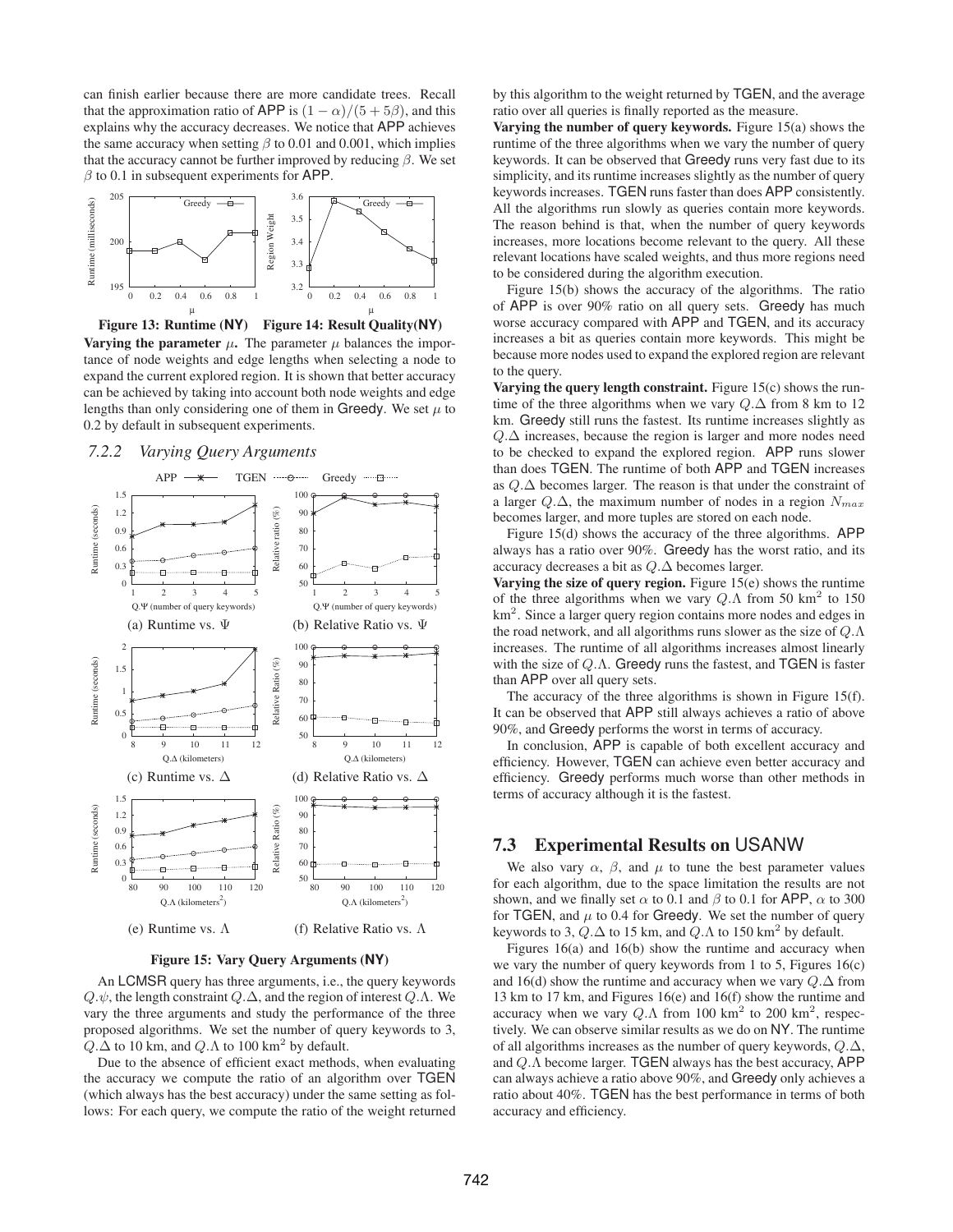

Figure 16: Vary Query Arguments (**USANW**)

### 7.4 Real Examples

Figures 17, 18, and 19 show the regions returned by TGEN, APP, and Greedy, when given the same arguments:Bronx, New York, the keywords "cafe" and "restaurant," and a length constraint of 8 km. Greedy returns a region containing only 7 objects with weight 3.6. The region returned by APP contains 11 objects with weight 4.8, while the region returned by TGEN contains 15 objects with weight 5.9. It can also be observed that the objects in the returned regions locate along the roads, and that the returned regions have irregular shapes. This is especially noticeable in Figure 17.



### 7.5 Comparison with Existing Studies

These experiments compare the quality of regions returned by the LCMSR query and regions returned using width-and heightfixed rectangles by the maximum range sum ( $MaxRS$ ) query  $(14, 12)$ 

11]). Note that the size constraints in LCMSR and MaxRS are different and the two return different types of regions. Thus, it is difficult to set comparable size constraints to compare returned regions. We did a survey with 30 students, and they consistently find that the length constraint of LCMSR is much more user-friendly to specify than the width and height of MaxRS. To compare the two types of queries, we adopt the following procedure: We set both the width and the height of the query rectangle of MaxRS to 500 meters, and we find the rectangular region with the largest total weight for each query. Then we compute the minimum total length of the road segments connecting all relevant objects in this region, and we use this value as the length constraint in the LCMSR query (we use the TGEN algorithm).

For each of 20 queries, we ask 5 annotators to manually compare the quality of two regions returned by LCMSR and MaxRS. Given regions  $R_1$  and  $R_2$  for the same set of query keywords, if no less than 3 users judge that  $R_1$  is better than  $R_2$ , we believe that  $R_1$  has better quality. According to the annotation results, the regions returned by LCMSR has better quality on 90% of all testing queries. This is because that real-world regions tend to have arbitrary shapes. Moreover, the objects in the regions returned by MaxRS may not be connected while those returned by LCMSR are always connected by road segments. An example is shown in Figure 20. LCMSR successfully finds an "L"-shaped region, while MaxRS only finds a rectangle covering part of the real region.



Figure 20: Example of two types of regions

The regions returned by MaxRS are better for two queries because the real regions happen to be rectangular and TGEN only returns approximate results and thus finds fewer relevant objects.

### 7.6 Performance of Answering Top-k LCMSR

Figures 21 and 22 show the runtime of the three algorithms for processing the top- $k$  LCMSR query, respectively. On NY, we set the number of query keywords to 3,  $Q.\Delta$  to 10 km, and  $Q.\Lambda$  to 100 km<sup>2</sup> . On USANW, we set the number of query keywords to 3,  $Q.\Delta$  to 15 km, and  $Q.\Lambda$  to 150 km<sup>2</sup>. It can be observed that all algorithms runs a bit slower when increasing the value of  $k$  increases. Greedy always runs the fastest, and TGEN consistently runs faster than does APP.